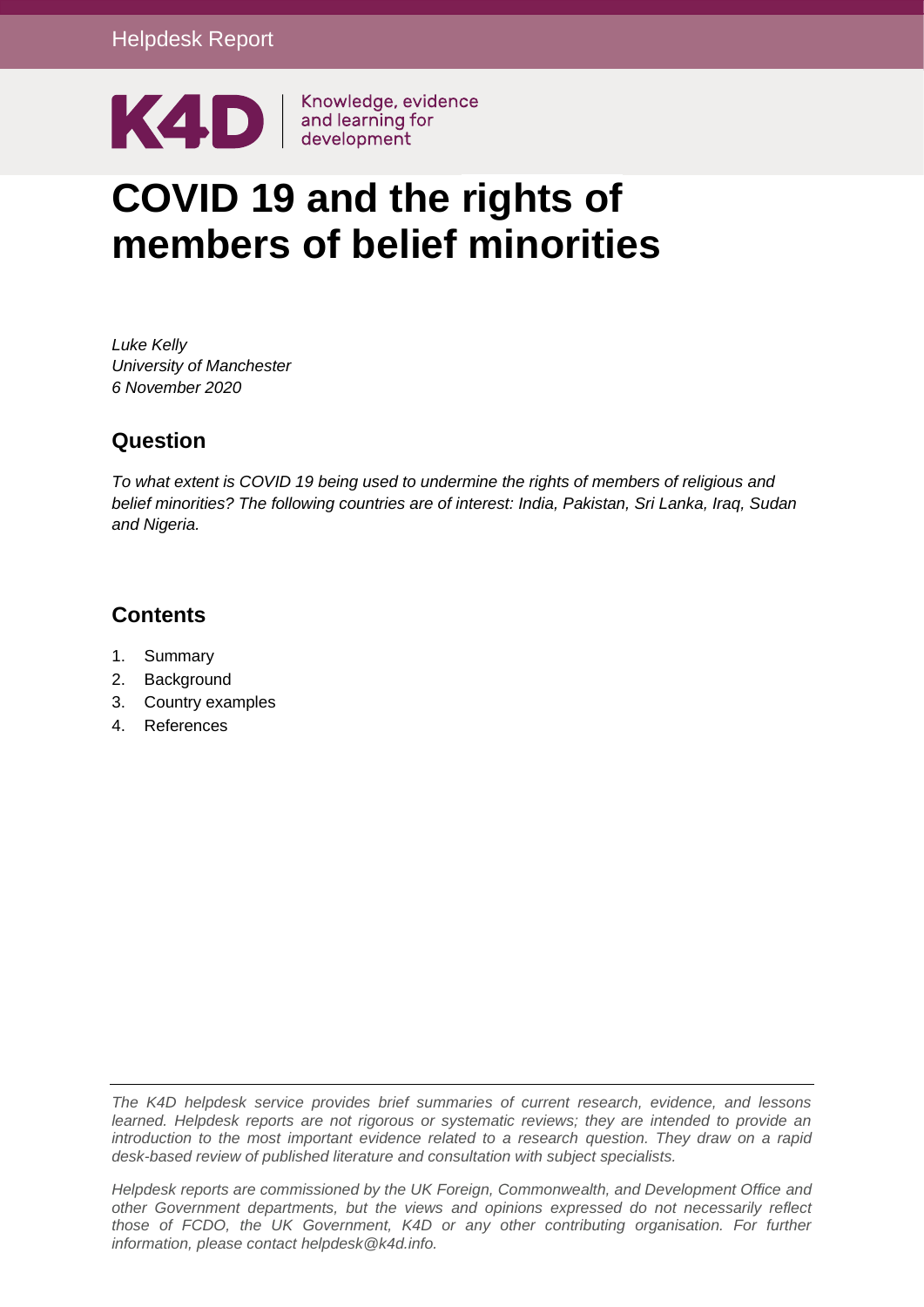# **1. Summary**

This rapid literature review finds evidence of covid-19 having the effect of undermining the rights of, and leading to abuses of, members of religious and belief minorities, in India, Pakistan, Sri Lanka and Iraq, but limited evidence on the situation in Nigeria and Sudan. Covid-19 suppression measures have disproportionately affected structurally disadvantaged religious and belief minorities, and have been used to justify illiberal control measures. Religious and belief minorities have also been scapegoated and vilified in the traditional media, on the internet and by politicians and state authorities. However, there are gaps in the available data meaning it is not always possible to make firm conclusions about the link between covid-19 and discrimination.

The report focuses on violations and abuses of the rights of citizens to hold and practise their beliefs, discrimination against citizens on the basis of their religious or belief identity, and disproportionate effects of covid-19 measures on members of structurally disadvantaged minorities. It includes actions undertaken both by state and non-state actors. One of the main ways in which the rights of members of religious or belief minorities can be undermined by Covid-19 is through the clash of public health imperatives with religious practices. The right to express religious beliefs through rituals or practices is derogable for public health reasons. For instance, most agree that it is reasonable to ban or modify public gatherings, or certain burial practices in the face of disease outbreaks. However, public health measures may be used to undermine rights if applied in a discriminatory way (e.g. targeted at a particular religious group). Covid-19 may also lead to abuses of, or undermine the rights of, members of religious or belief minorities through discrimination, scapegoating, misinformation, hate-speech, boycotting and violent attacks.

All of these violations and abuses build on existing practices of discrimination, and many have been intensified by the pandemic. They all occur in contexts in which the state or other actors currently seek to exercise power through monitoring and controlling religion, creating hierarchies between majority and minority religions, even if they have a secular constitution (Tadros, 2020, p. 52). The Covid-19 pandemic therefore has intensified the disadvantages of minorities and has the potential to undermine their position in the longer-term. In some cases, the pandemic has worsened the situation of minorities by removing protection against attacks or curtailing livelihoods opportunities. In other cases, the pandemic has led to the scapegoating of already marginalised minorities. States have implemented discriminatory covid suppression laws in some contexts. There are also fears that the pandemic is giving states the opportunity to further illiberal policies and the use of surveillance technologies initially for Covid-19 monitoring but with the potential to be used against minorities and dissidents in future.

The main factors leading to members of religious and belief minorities' rights being undermined, or to abuses of religious and belief minorities, are:

- Public health measures being applied in such a way as to discriminate against religious and belief minorities;
- The use of Covid-19 to justify authoritarian powers that may be used to stifle dissent;
- Increasing majoritarian discourses and policies;
- The use of the internet and other media to scape poat and vilify religious minorities;
- A failure to provide basic protection to religious minorities under attack;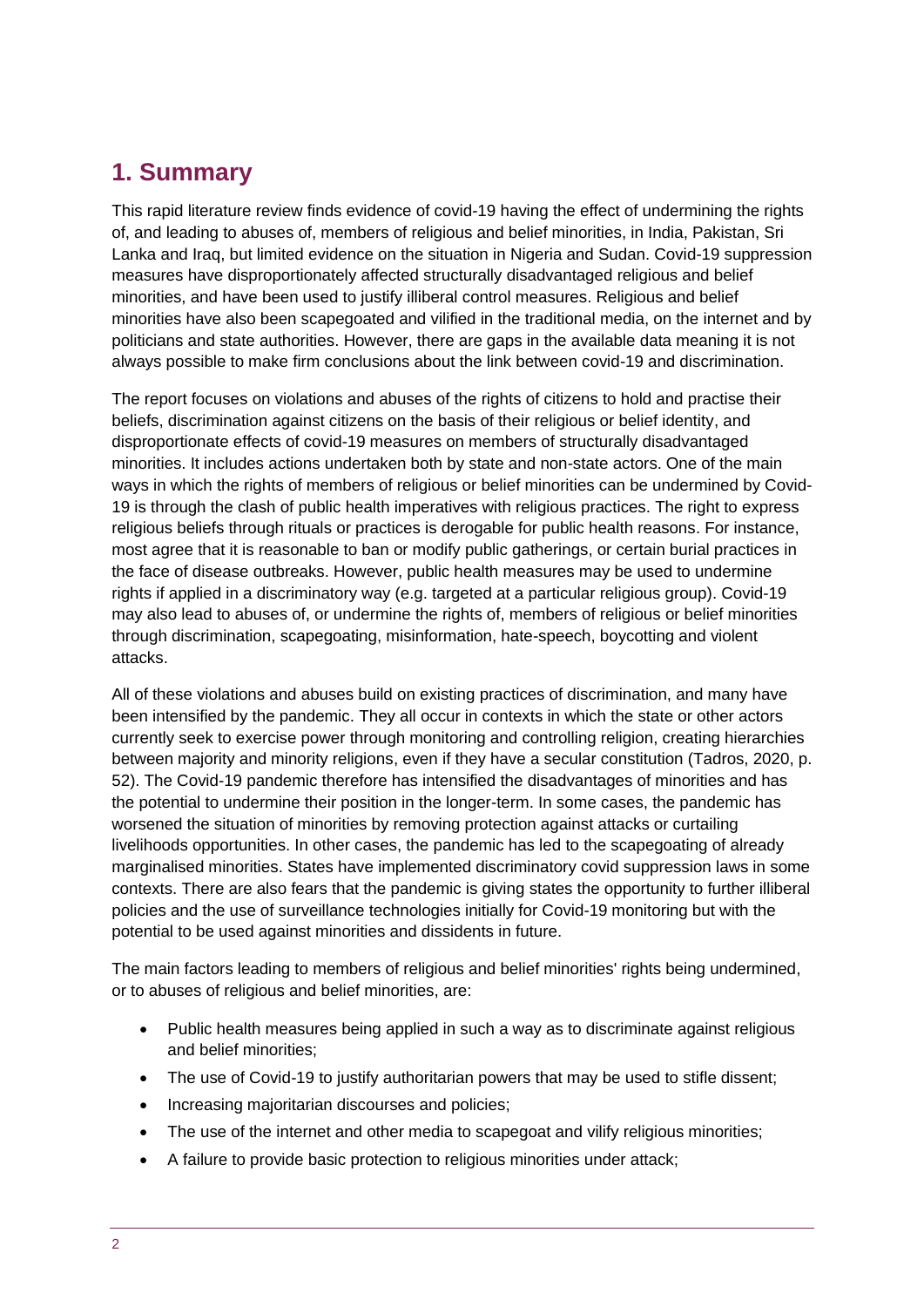• The disproportionate effect of Covid-19 suppression policies on structurally disadvantaged religious minorities.

The report first provides background information on the relevant rights to freedom of religion or belief, and the status of religious minorities. It discusses the ways in which this right may be violated or belief minorities discriminated against or abused, and provides historical and recent examples of religious minorities in disease outbreaks. It then discusses the evidence for each of the countries surveyed. The report finds:

- **In India**, Muslims have been vilified in traditional and internet media as a source of Covid-19 and have suffered attacks in consequence. Figures from the government have participated in this campaign. Disadvantaged minorities such as Muslims and Christians have been disproportionately affected by the loss of informal work and stigma. The government has also increased its authoritarian measures in Kashmir and Jammu since the Covid-19 outbreak, and it is feared that the outbreak will increase the country's majoritarian tendencies.
- **In Pakistan**, there has been scapegoating, hate speech and attacks aimed at Shia and Ahmadi Muslims, as well as the denial of food support or healthcare to these groups and Hindus and Christians. Sanitation workers, a largely Christian group, have faced stigmitisation and have had to work longer hours without adequate Covid-19 protection.
- **In Sri Lanka**, the government's covid-19 response has been used to further its anti-Muslim rhetoric. A number of covid-19 policies have discriminated against Muslims, including a law on burial.
- **In Iraq**, Covid-19 has had an effect on religious minorities such as Christians and Yezidis in the regions of the country formerly controlled by the armed extremist group Daesh. Many remain in IDP camps where covid-19 is leading to reduced services, and those outside camps are struggling with livelihoods and access to essential services.
- **In Sudan**, the report has found very limited evidence of the effect of Covid-19 on religious minorities. Following the change of government last year, the country began to remove laws against apostasy and Islamic laws applied to Christians. Covid-19 may increase opposition to these reforms or make them harder to implement, but there is no evidence as of yet.
- **In Nigeria**, there is no clear evidence that covid-19 has affected the patterns of discrimination against members of religious minorities. Attacks by Fulani herders on largely Christian communities have continued despite lockdown measures restricting movement and authorities have also continued to prosecute atheists and others believed to have 'blasphemed'. There is little evidence on the causal relationship between covid-19 and these attacks.

Because Covid-19 is relatively new and is ongoing, there are limitations on the available data and analysis. Much of the report is made up of news sources outlining particular incidents, with some discussion of broader trends. Minority Rights International note that there is a relative scarcity of disaggregated data on religious minorities in the global south (Al Saba, 2020). There are very few systematic academic reports available for the covid-19 outbreak and its effects on belief minorities, although there is some academic literature on previous disease outbreaks from which lessons can be drawn. For the country profiles, reports from human rights organisations and non-governmental organisations (NGOs) have been used alongside news reports. While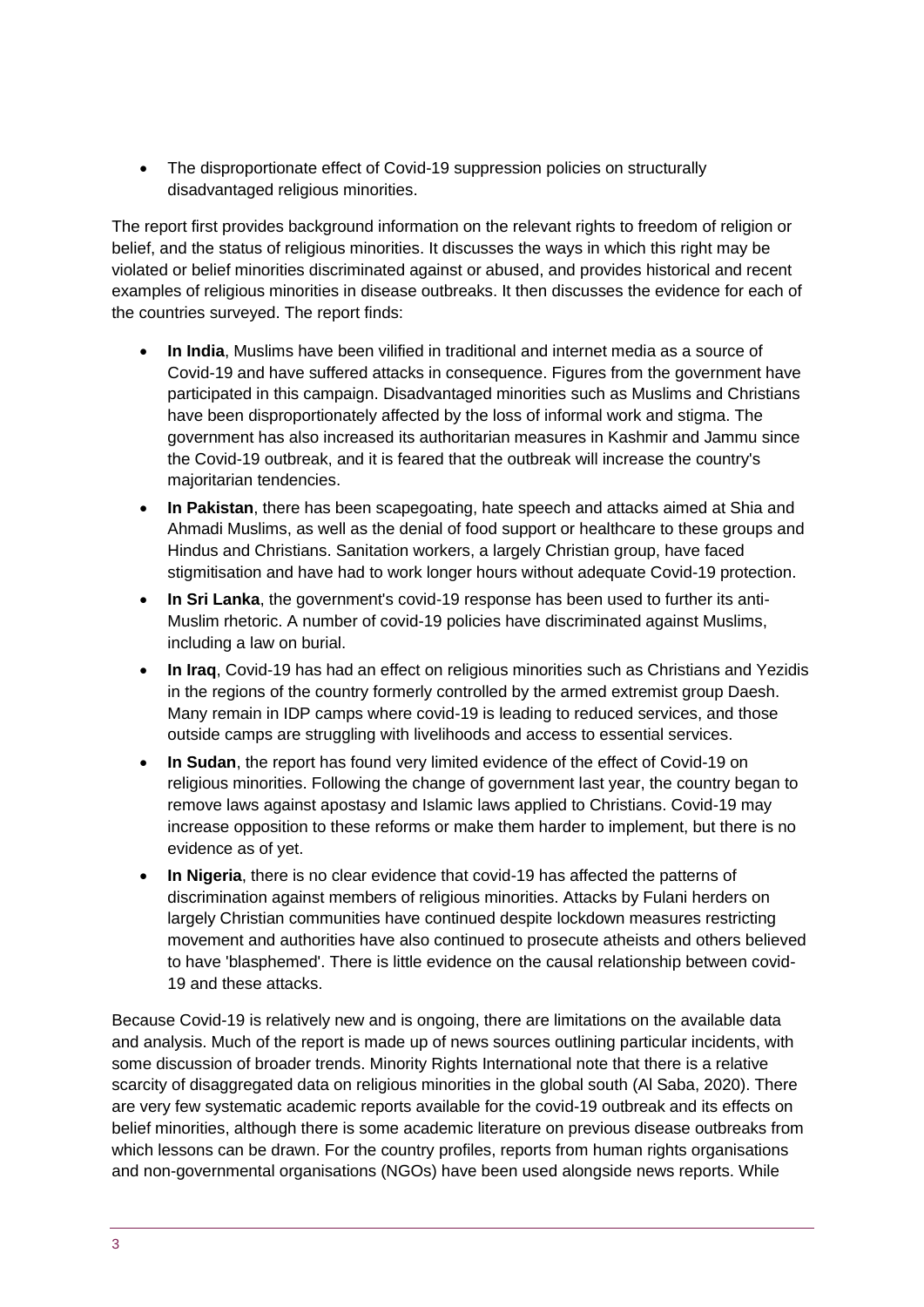there is plenty of evidence of instances of abuses and possible rights violations, discussion of how covid-19 is affecting longer-term trends is necessarily somewhat tentative. News reports discussing attacks on religious minorities or measures to undermine their members' rights have been included. There is also some discussion on how these incidents play into existing conditions and future trajectories for belief minorities, although there is relatively little systematic evidence and discussion so far.

# **2. Background**

# **Definitions**

While the concept of religious or belief minority is the focus of this literature review, it is important to acknowledge that **the meaning of a religious minority differs by context and by the minority in question**. The status of a minority will differ in states where the minority is relatively small, compared to states where a minority may rival the majority in population size, or where it may constitute a majority in certain parts of the country (as with Christians and Muslims in south and north Nigeria, respectively). The status of the minority may be subject to different perceptions – some Hindu nationalists see India's Muslim population not as a minority in India, but part of a global majority (compared to Hinduism). And while the focus of the report is on religious minorities, it is important to emphasise that these populations' experiences will also be shaped by their economic, professional, caste, and other statuses.

According to UNHCR, 'no definition has been agreed internationally on what constitutes a minority. The term refers to an ethnic, religious and linguistic group, fewer in number than the rest of the population, whose members share a common identity.'<sup>1</sup> While the report uses the term religious minorities, it is important to recognise that its meaning varies by context. In particular (Tadros, 2020):

- There is diversity of belief and practice within all religions, which sometimes give rise to tensions and conflicts.
- Minorities are not always recognised. Minority status can confer certain protections, but also 'create incendiary fault-lines'. It may be offensive. For instance, in Pakistan, a minority is defined as non-Muslims. The labelling of Ahmadi Muslims as minorities therefore supports the state's position that Ahamadis are not Muslims, which is deeply offensive to Ahamdi Muslims, affects their status in law, and increases attacks against them.
- A group that is in the minority nationally may also be a majority in a particular region of that country (as for Christian and Muslims in southern and northern Nigeria, respectively), or in another country (as Muslims are a minority in India, but in the minds of Hindu nationalists are a majority globally). This alters the perceived balance of power (see also Devji, 2020).
- Labelling as a 'minority' does not necessarily represent the nuances of an individual or group's status in society.

<sup>1</sup> https://emergency.unhcr.org/entry/44031/ethnic-religious-and-linguistic-minorities-and-indigenous-peoples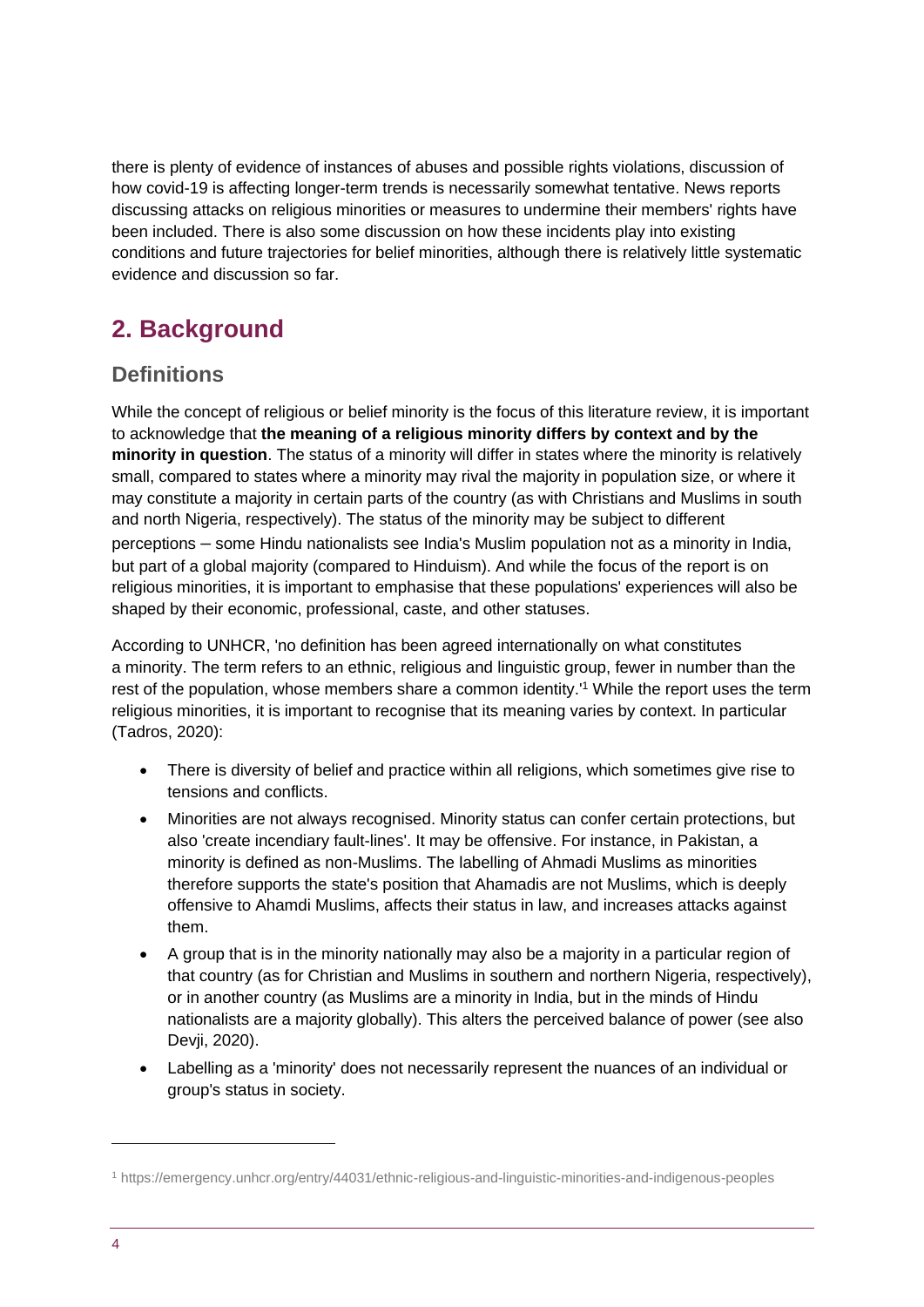**The notion of religious minorities as a form of social difference has a specific history, and varies between contexts**. In India and Pakistan, 'the disempowering term minority, long rejected by all those who could do so, has come to define religious communities specifically', as opposed to identities such as caste (Devji, 2020). It is therefore important to recognise the explicit and implicit ways that religious minorities are perceived, and consequently the ways that attacks against their rights are framed.

**It is also worth emphasising that religious minority status is often linked with other categories of identity**. For instance, women may be marginalised by the intersection of gender, religious affiliation, and class, and may therefore experience things differently from both men within their religious group, and women from other religious groups (Tadros, 2020). In Pakistan, caste is defined as Hindu, despite the fact that some violence against low-caste Christians, for instance, is 'explicitly caste-defined' (Devji, 2020, p. 174).

**Undermining the rights of members of religious minorities should be understood in the context of the 'governmentality' of targeting**. Governments and other actors use religious 'othering' to control minorities, or as a form of tactical opportunism. This may occur through formal mechanisms such as laws targeting a religious group, or informal mechanisms that are not the result of any law or policy. However, informal actions, such as the sexual grooming of the children of a minority may be 'facilitated through the formal exercise' of legal frameworks (Tadros, 2020, pp. 52–53). For example, Devji (2020) highlights the importance of numbers in the 'social imagination' of majority and minority, with religious minorities often conceived of as a demographic threat. Majoritarian leaders may seek to limit the size and influence of a minority in the hope of creating homogeneity. In the case of covid-19, religious minorities may be portrayed as a threat as a form of scapegoating to deflect from failings of the state and foster unity among the majority (Woods et al., 2020).

#### **Several international rights agreements include freedom of belief or address**

**discrimination against members of belief minorities**. For example, freedom of religion of belief is addressed by the Universal Declaration of Human Rights and the International Covenant on Civil and Political Rights and the Declaration on the Elimination of All Forms of Intolerance and of Discrimination Based on Religion or Belief, among other international agreements (Fuchs & Fuchs, 2020; Ispahani, 2018).<sup>2</sup> A summary of rights instruments, international agreements and guidelines related to freedom of belief can be found here.<sup>3</sup>

**Violations of the rights of members of religious minorities may also take the form of discrimination against members of a particular group defined by a belief, even if the act of discrimination does not attack the belief itself or practices associated with it**. For example, a religious group may be stigmatised and denied access to medical treatment. This applies to a number of religious groups in the countries covered in this literature review. While this review focuses on religious or belief minorities, it is important to note that in many contexts a religious or belief identity is strongly conflated with other identities such as caste or ethnicity.

<sup>2</sup> https://www.ohchr.org/en/issues/freedomreligion/pages/standards.aspx;

https://www.ohchr.org/Documents/Issues/Religion/RapporteursDigestFreedomReligionBelief.pdf

<sup>3</sup> https://www.forb-learning.org/in-more-depth4.html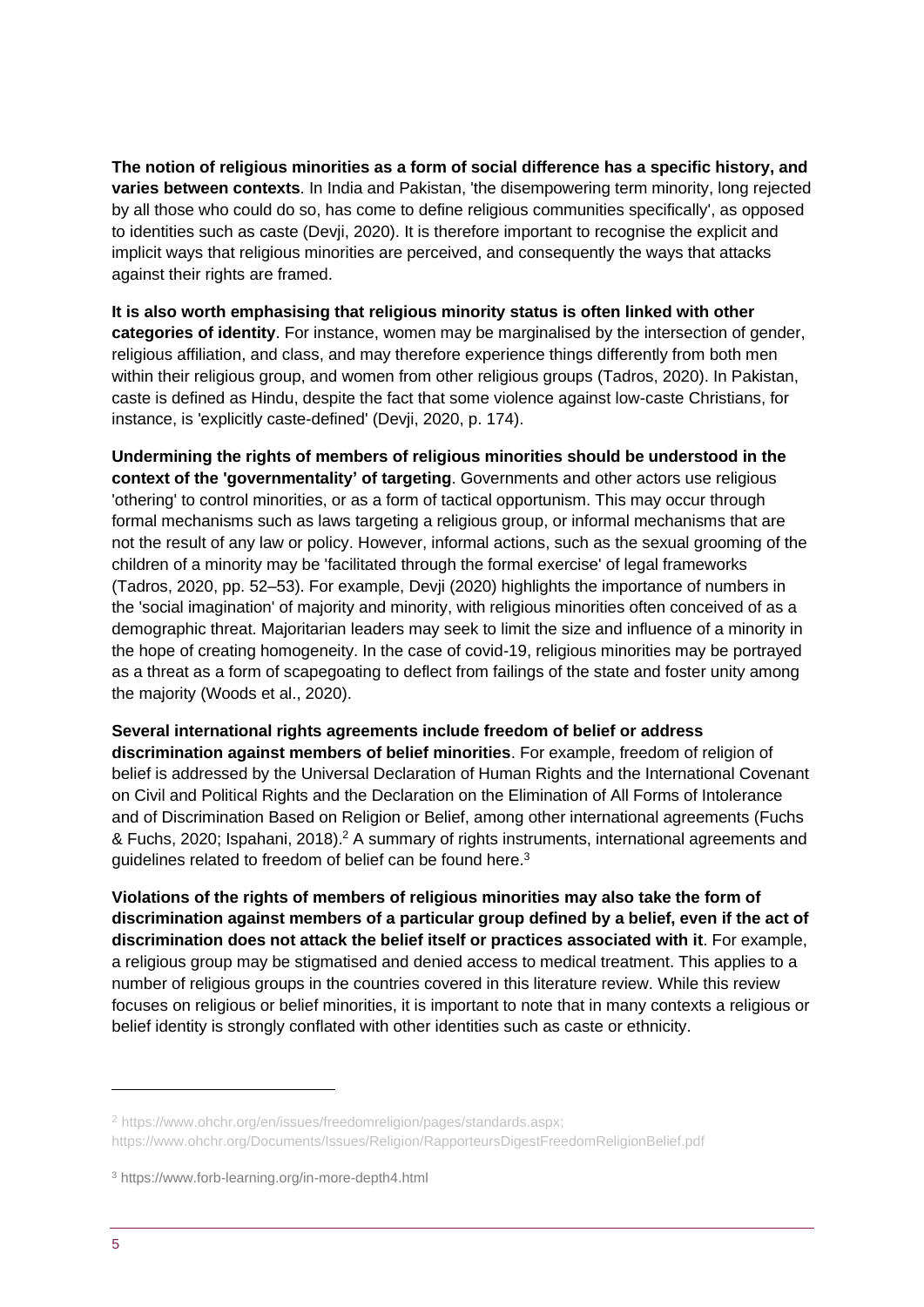**It is recognised that belief minorities 'are often discriminated against and in some societies are marginalised socially, economically, politically and culturally**.'<sup>4</sup> The UN Special Rapporteur on Freedom of Religion or Belief (2020) states:

For persons belonging to religious or belief minorities, however, their exclusion - where it exists - is often beset by systemic and systematic denial of both their existence and their identities. Their marginalization is reinforced by the resulting challenges in accessing essential services, resources and opportunities they face at the hands of majorities, official state structures and even from members in their own communities. Increasingly, evidence suggests that if left unchecked, such discrimination and inequality can precipitate poverty, conflict, violence and displacement. In the most egregious cases, the very survival of some minority religious or belief groups can be placed at risk. The consequences of leaving such populations behind are stark.

That is to say, such marginalisation does not always take the form of undermining rights to certain beliefs or practices, but nevertheless is based on the minority's belief-based identity.

For the purposes of this review, **undermining rights may take the form of restrictions on certain beliefs and practices, such as religious gatherings, policies applied in a discriminatory way against religious or belief minorities, or rhetoric targeted at religious or belief minorities**. This refers to actions such as banning gatherings of one religious group but not others; actions affecting belief minorities that are not supported by public health justifications. Actions taken without due consultation or consideration of their effect on belief minorities may also be considered to discriminate against members of belief minorities, although such an interpretation would be dependent on the circumstances and actions taken (Ripoll, 2020). The UN Special Rapporteur on Freedom of Religion or Belief highlights a number of direct and indirect ways by which freedom of belief may be restricted in law or policy. These include (Special Rapporteur on Freedom of Religion or Belief, 2020, p. 5):

- 'restrictions on the establishment of places of worship and the forced closure of same; maintenance of humanitarian institutions and associations; the appointment and persecution of faith leaders; the celebration of holidays and ceremonies; teaching of religion or beliefs; and the use of materials related to the customs of a belief'; antiblasphemy laws, use of laws against provoking religious offence, or use of laws for 'public order' without sufficient justification and when targeted against distinct minorities or beliefs.
- 'inchoate terrorist offenses that are disproportionately applied to religious or belief minorities'
- making it difficult for members of religious or belief groups to access legal documentation necessary to prove their identity and status, and access services.
- States not undertaking their 'positive obligation to provide a minimum standard of protection for the lives, integrity and personal security of religious or belief minorities and incur responsibilities to take special measures of protection where their lives have been placed at particular risk because of specific threats or pre-existing patterns of violence '

<sup>4</sup> https://emergency.unhcr.org/entry/44031/ethnic-religious-and-linguistic-minorities-and-indigenous-peoples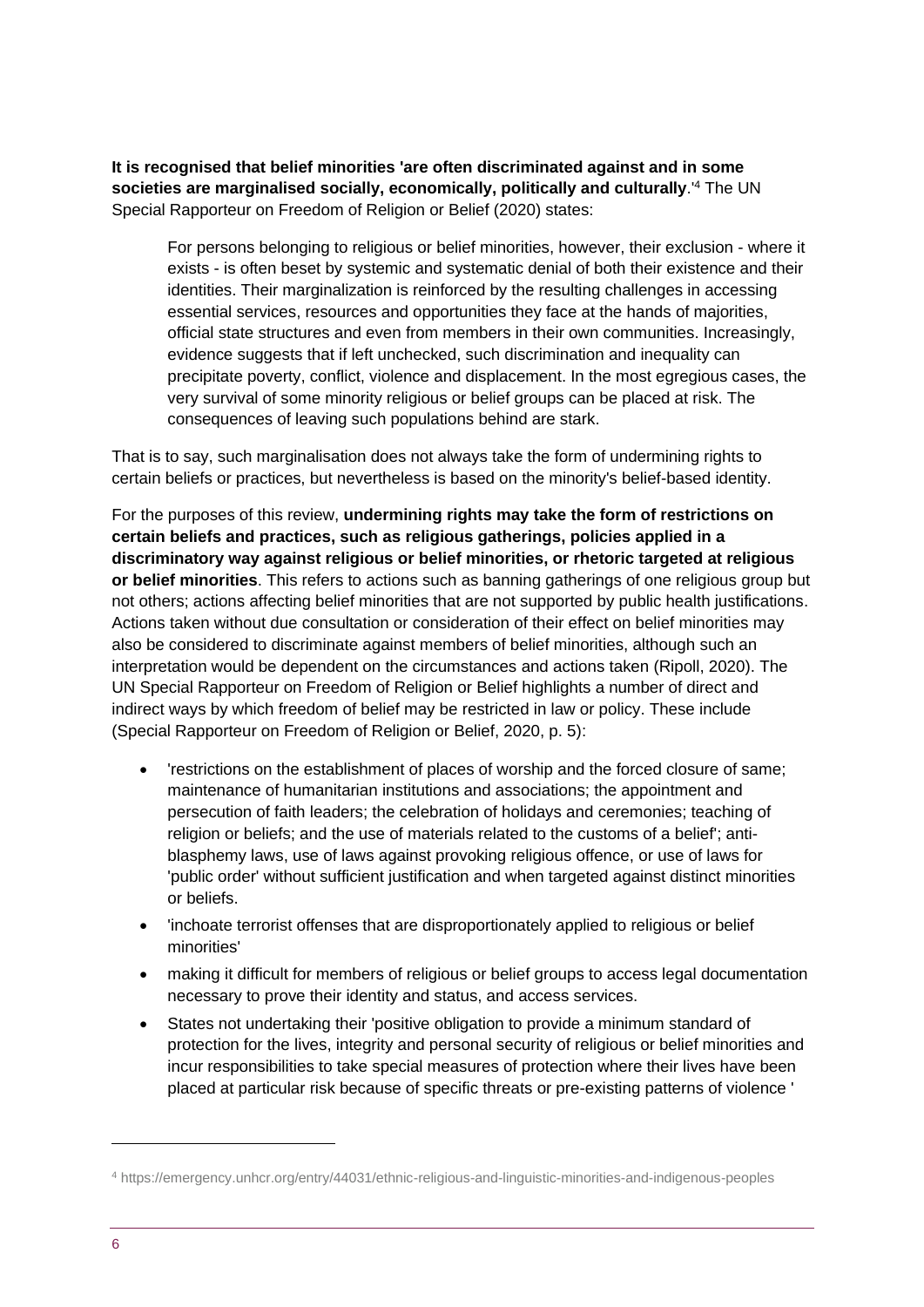- A failure to enforce freedom of belief may foster the legitimisation of violence against religious minorities.
- 'Dehumanizing and/or vilifying rhetoric assists such leaders advance exclusionary policies that create deep inequalities which in turn bolster supremacist and sectarian ideologies that claim lives.'
- Undermining security of tenure or violating land rights, or theft, also threaten religious minorities

**There is some scope to limit human rights for public health reasons, although this must be justified**. Meier et al., (2020) state that 'international Health Regulations (IHR), the principal international legal framework governing infectious disease control, are designed to promote global health security while respecting human rights imperatives'. Some rights are deemed to be derogable in public health emergencies. However, guidance is required to elucidate this clearly to prevent governments using emergencies as a pretext to suppress fundamental rights. International Health Regulations were revised in 2005 to include human rights following violations carried out in tackling the SARS outbreak (Meier et al., 2020).

**It is agreed that international health regulations (IHR) can only restrict some activities**. The internal dimension of freedom of belief – the right to adopt or change a belief – has absolute protection under international agreements and cannot be subject to limitation clauses. The external dimension – the right to practise one's belief – may be limited if the limitation: is prescribed by law; pursues the purpose of protecting public safety, public order, public health or morals, or the fundamental rights and freedom of others; is necessary for the achievement of one of these purposes and proportionate to the intended aim; and is not imposed for discriminatory purposes or applied in a discriminatory manner' (OSCE/ODIHR, 2020, pp. 116–117). In discussing the potential violation of rights under pandemic prevention measures, Human Rights Watch argues that lockdown curbs on movement or association should not discriminate against certain groups on the basis of religion or any other similar criteria. States should work to ensure there is no stigma and discrimination against marginalised groups. Health facilities should also maintain confidentiality of patients to help ensure minorities or individuals are not stigmatised. States should also ensure that marginalised groups can access healthcare without discrimination (Human Rights Watch, 2020a).

**In some interpretations, public health measures can have the effect of discriminating against religious minorities even if the measures themselves are justifiable according to rights law**. Certain public health measures may be incommensurable with religious systems of thought. In some cases 'supposedly "technical" and secular policy regarding death and burials in an epidemic, when it is devised without the participation of minority groups or without due consideration, may discriminate against religious minorities. This is particularly salient when policymakers consider the trade-offs between public health goals and the continuation of customary religious practices' (Ripoll, 2020, p. 26). It is therefore advised that policymakers consult religious leaders in order to try and find as much common ground as possible and minimise disruption to religious practices, although it should be recognised that in some cases agreement may not be reached.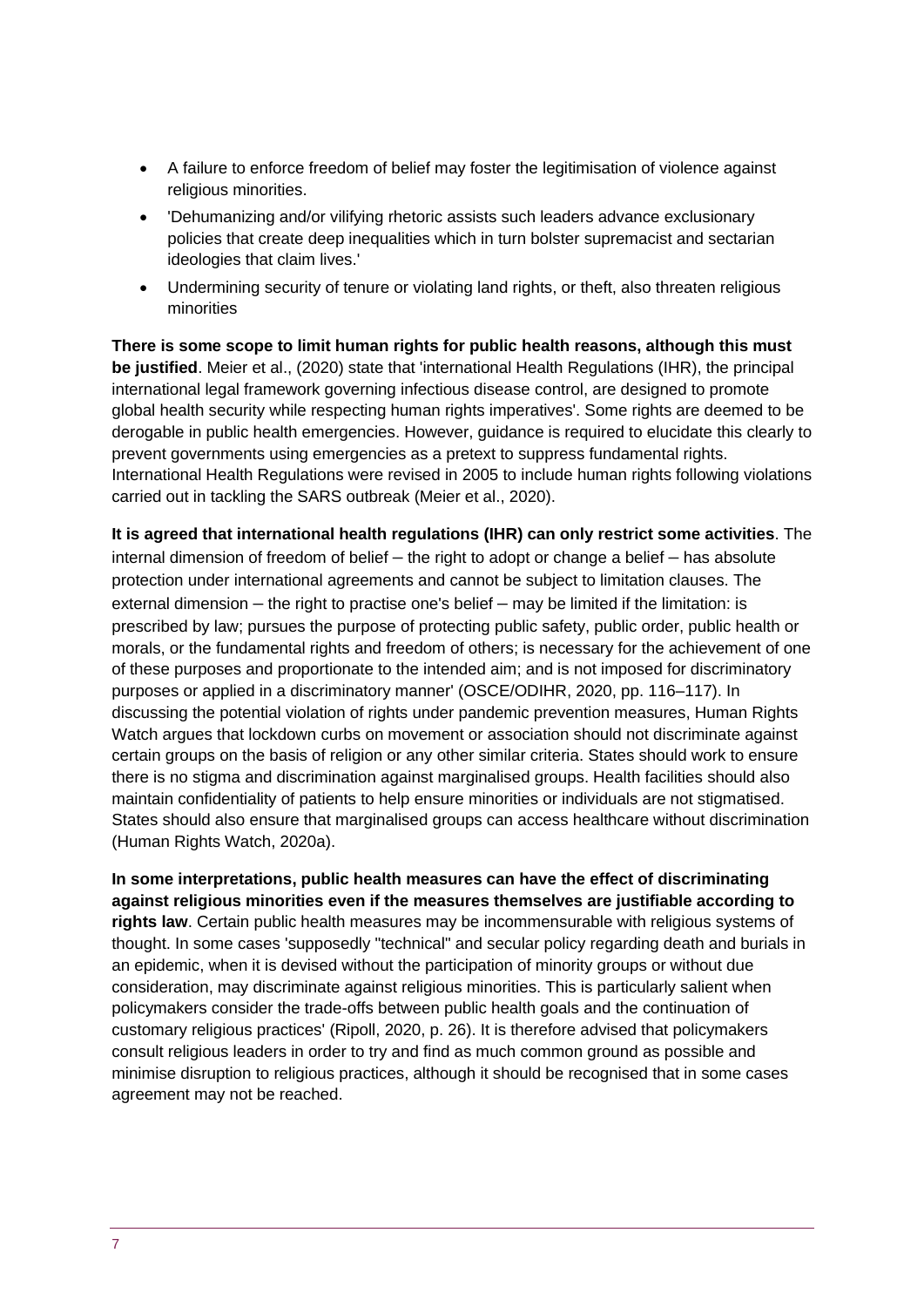# **Global reports**

**In response to the covid-19 pandemic, many governments have instituted restrictions on movement and increased surveillance, among other things, in order to suppress the pandemic**. This has the potential to violate fundamental rights.

In practice, such public health measures may disproportionately affect minority groups (Meier et al., 2020): 'while the IHR require health measures to be applied in a non-discriminatory manner, many national responses to the pandemic are grounded in racism and xenophobia. Nondiscrimination is a foundational principle of international human rights law, wherein all people are entitled to the equal enjoyment of rights, but many leaders have invoked nationalist rhetoric in the pandemic response, resulting in stigma, discrimination, and violence that sows division and undercuts public health' (see also: WHO, 2020).

The UN Special Rapporteur on Freedom of Religion or Belief reports that 'religious and ethnic minorities have been rendered particularly vulnerable to higher rates of COVID-19 infection and mortality, to harsh treatment by law enforcement in the context of emergency measures, and to unequal access to adequate medical care' (Special Rapporteur on Freedom of Religion or Belief, 2020). A V-Dem report also documents violations of freedom of religion and anti-covid measures disproportionately affecting religious minorities (Edgell et al., 2020; see also OHCHR, 2020, p. 9). An OCSE report points to 'toxic narratives' about minorities being to blame for covid. It has worsened existing discrimination and made it hard for some religions to 'manifest their freedom of religion or belief (e.g., wearing distinctive religious clothing)' (OSCE/ODIHR, 2020, p. 117). A recent discussion on nationalism and covid-19 points to the potential of covid-19 to amplify attacks against minorities, as well as to lead to more unity and inclusion (Woods et al., 2020). A Freedom House report on the effect of covid-19 notes that 25% of experts surveyed 'reported new or increased restrictions on ethnic and religious minorities in their country of focus' (Repucci & Slipowitz, 2020). Evidence suggests that religious minorities are seen to be at greater risk of losing their jobs and catching covid (Rohwerder, 2020, p. 29). They are also at greater risk of being abused, harassed or discriminated against (Rohwerder, 2020, p. 30; Sarkar, 2020). A Minority Rights report documents discriminatory lockdown measures being put in place across the world (Al Saba, 2020, pp. 8–9).

**The undermining of rights is being carried out using communications technologies in many instances**. Many governments have begun surveilling and tracking citizens as a way of minimising the spread of covid. Such actions have the potential to undermine the liberties of individuals. For example, a recent report notes the use of surveillance on dissidents or minorities in Pakistan (Al Saba, 2020, pp. 10–11). Many religious groups have replaced their traditional group services with online versions. However, there are fears that online services may put some individuals at risk of being identified by governments hostile to their belief (OSCE/ODIHR, 2020, p. 117).

As a consequence, the potential for covid to be used to undermine the rights of belief minorities has been recognised and denounced by governments, human rights organisations and minority rights organisations.<sup>5</sup> A letter from rights organisations calls for an end to internet shutdowns in

<sup>5</sup> https://www.csw.org.uk/2020/04/21/feature/4619/article.htm;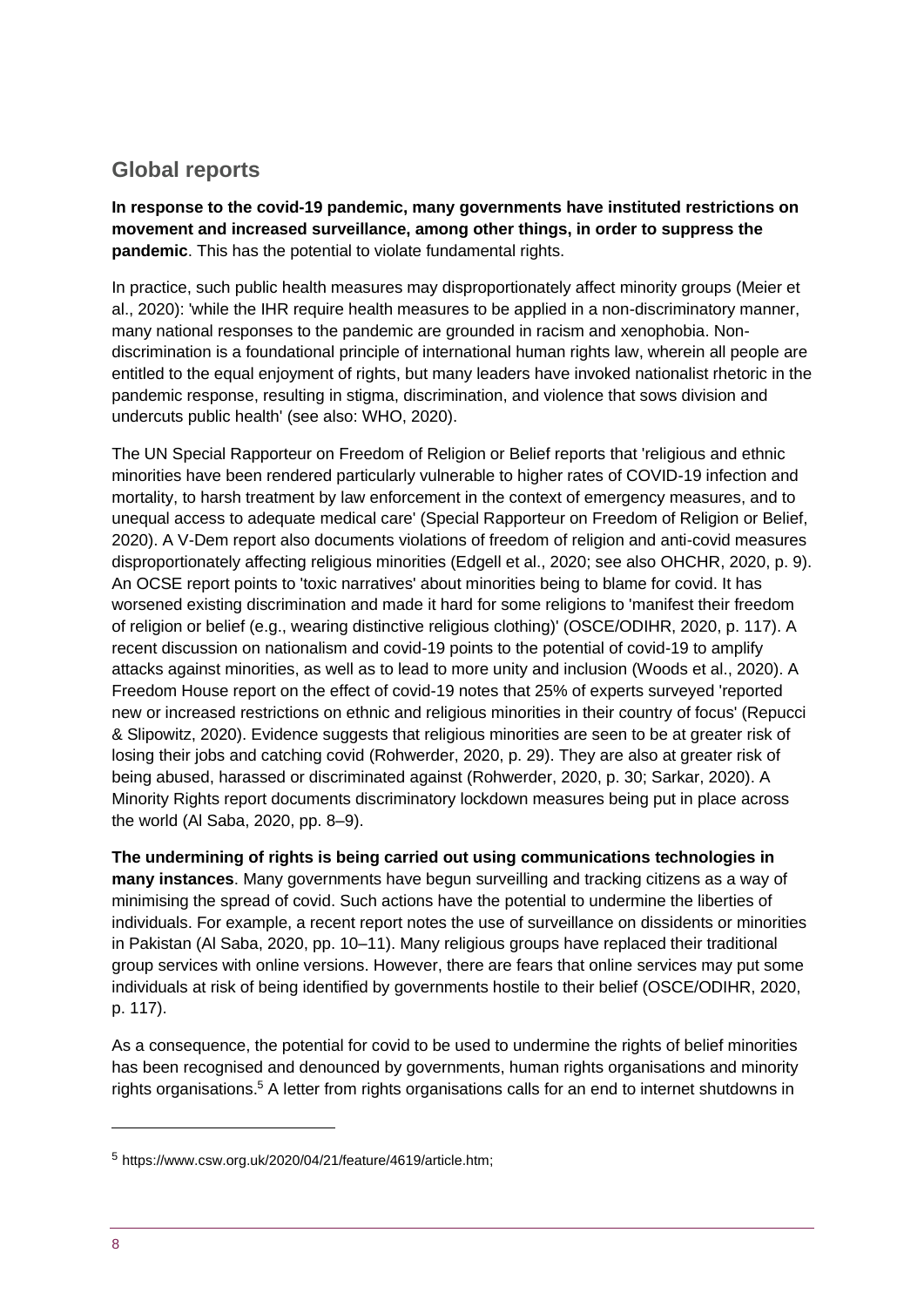India, Pakistan and elsewhere because 'the risks for minority groups are being compounded, as they are denied access to the health information on COVID-19 provided by the WHO and other experts that could save their lives' (KeepItOn coalition, 2020).

# **Evidence from previous disease outbreaks**

**Historical examples provide some evidence on the dynamics of scapegoating of minorities**. During the 'Black Death' outbreak of bubonic plague in the fourteenth century, Jews were scapegoated, massacred and expelled from their homes. Jadwab et al's (2020) study is based on data from 363 European cities with a Jewish population during the Black Death, and **demonstrates the role of negative shocks in increasing persecution of minorities**. The authors point to three factors in particular: **false rumours** (in this case the belief that Jews were poisoning the wells); **a history of antisemitic sentiment**; and **timing** (if the plague struck 'during a religious holiday that primed people towards antisemitism') (Rémi Jedwab et al., 2020). However, the authors also point to a 'complemantarities effect' whereby Jews with commercial ties to the majority population or offering specialised services were less likely to be persecuted (Rémi Jedwab et al., 2020). **This suggests that economically marginalised communities, who have already been persecuted or demonised, such as many of the religious minorities in this study, are less likely to be spared persecution in times of crisis.**

**Analyses of multiple disease outbreaks show a more mixed picture**. Cohn surveys data on numerous pandemics and hatred of minorities from antiquity onwards. He concludes that **'pandemics did not inevitably give rise to violence and hatred'** and in some cases led to greater social cohesion (Cohn, 2012). He argues that the scapegoating and hatred of minorities seen in the Black Death and several other disease outbreaks were 'exceptions but hardly the rule' (Cohn, 2012). **A recent meta-analysis of scapegoating in disease outbreaks identifies several factors that may encourage social conflict** (Remi Jedwab et al., 2020): '(i) when they are highly lethal; (ii) when they have distressing symptoms; (iii) when mortality rates are disproportionately higher for young children than for working-age adults or the elderly, possibly due to the behavioural response it triggers from parents and society; (iv) at "intermediary" levels of knowledge of the mechanisms by which the disease transmits, i.e. when the disease is neither attributed to supernatural causes nor yet fully understood by the medical community, authorities, and populations; (v) when intergroup tensions were already rife before the pandemic; and (vi) when authorities encourage, or allow, scapegoating or implement heavy-handed policies that lead to distrust within the population.' The authors argue that a 'mild scapegoating scenario', whereby scapegoating does not necessarily lead to violence, is likely for covid-19. However, in areas where 'tensions are rife', it is much more likely to turn violent (Remi Jedwab et al., 2020).

https://www.government.nl/documents/diplomatic-statements/2020/08/20/covid-19-and-religious-minoritiespandemic-statement;

https://www.ippforb.com/newsroom/2020/06/29-parliamentarians-must-act-to-protect-freedom-of-religion-orbelief;

https://news.un.org/en/story/2020/08/1070802;

https://news.trust.org/item/20200324141217-not5s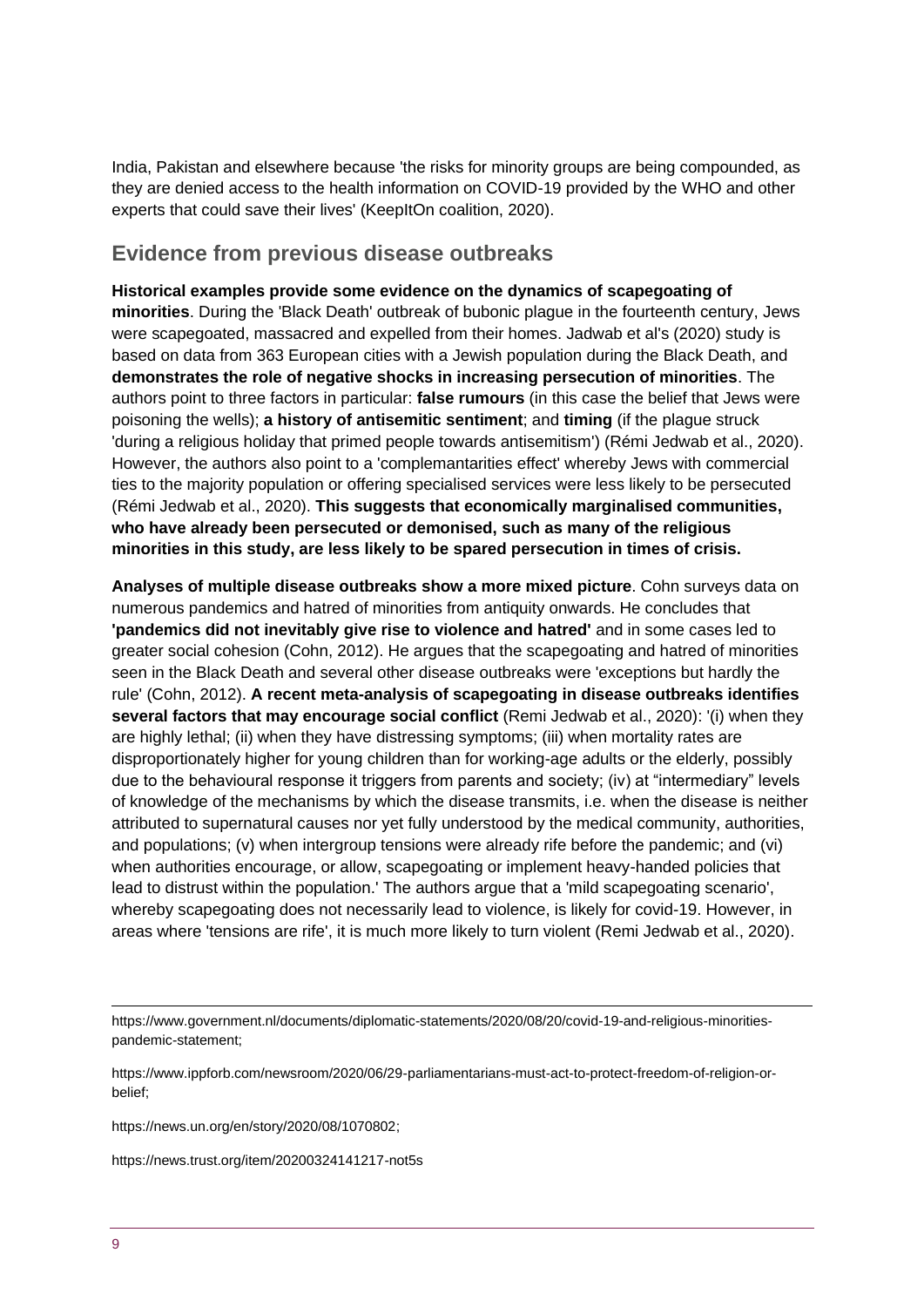Existing intergroup tensions and authorities that encourage or allow scapegoating are prevalent in many of the countries covered in this review.

**Anthropological analysis emphasises the different belief systems underlying public health and religious logics, but also the potential positive role of consultation and participation**. Bans on certain practices for the sake of public health may infringe religious rights. For example, funerary practices have been banned in previous disease outbreaks (Ripoll, 2020). Public health authorities suggest the best ways for bodies to be disposed of, based on scientific evidence of the best ways to avoid contagion, but which can clash with 'alternative narratives of life, death, and the afterlife' held by many belief traditions (Ripoll, 2020, p. 10). While it is allowable under international human rights law to derogate certain religious rights for the sake of public health, Ripoll shows that 'cloaked in the language of public health, the banning of particular practices may discriminate against particular religious minorities, thereby exacerbating religious inequalities in the country, or in some contexts it may be used to repress minority religions' (Ripoll, 2020, p. 15). This may take several forms. Case studies show:

- In Liberia, during Ebola, cremation was made mandatory for public health reasons. While it was not unreasonable to implement rules on burial to reduce the potential for Ebola transmission, the way that the rules were implemented had the effect of undermining the rights of religious groups. Religious leaders were not consulted and the government made it an offence to hide bodies. Bodies were to be taken away from houses by 'safe burial teams' and put in unmarked graves. Both Christians and Muslims rejected this as for both groups, 'appropriate care of the body and interment through the necessary funerary rites is necessary to send the spirit of the loved one off to the afterlife appropriately and to enable them to join the ancestors', and the rituals are necessary for the community. Some religious leaders were willing to accept cremation, if they were allowed to attend ceremony, but as the government did not consult leaders, this was not an option. Many therefore undertook secret burials for religious reasons or because the government failed to deal with the dead bodies. This was a violation of religious rights, as well as emotionally damaging to many Liberians. Since then, training for burial teams and communication with religious leaders and health authorities have improved the situation.
- In Madagascar, during an outbreak of bubonic plague, the government ruled that plague victims could not be buried in tombs that could be reopened, and bodies could not be exhumed until seven years after death. This created conflict with many citizens who practise *famadihana* (the turning of the dead), where the deceased's bones are removed from the grave and honoured by the family. As the rule was not being followed by many, the health authorities engaged in consultation and developed a new protocol, which allowed some of the elements of *famadihana* but modified the ritual to reduce the risk of plague transmission. However, the modifications have not been entirely successful and *famadihana* continues. This shows that religious and health practices are incommensurable: 'funeral practices cannot be broken down into interchangeable pieces to exchange between the realms of health and religion, removed from their symbolic context where they have their own efficacies and affordances'.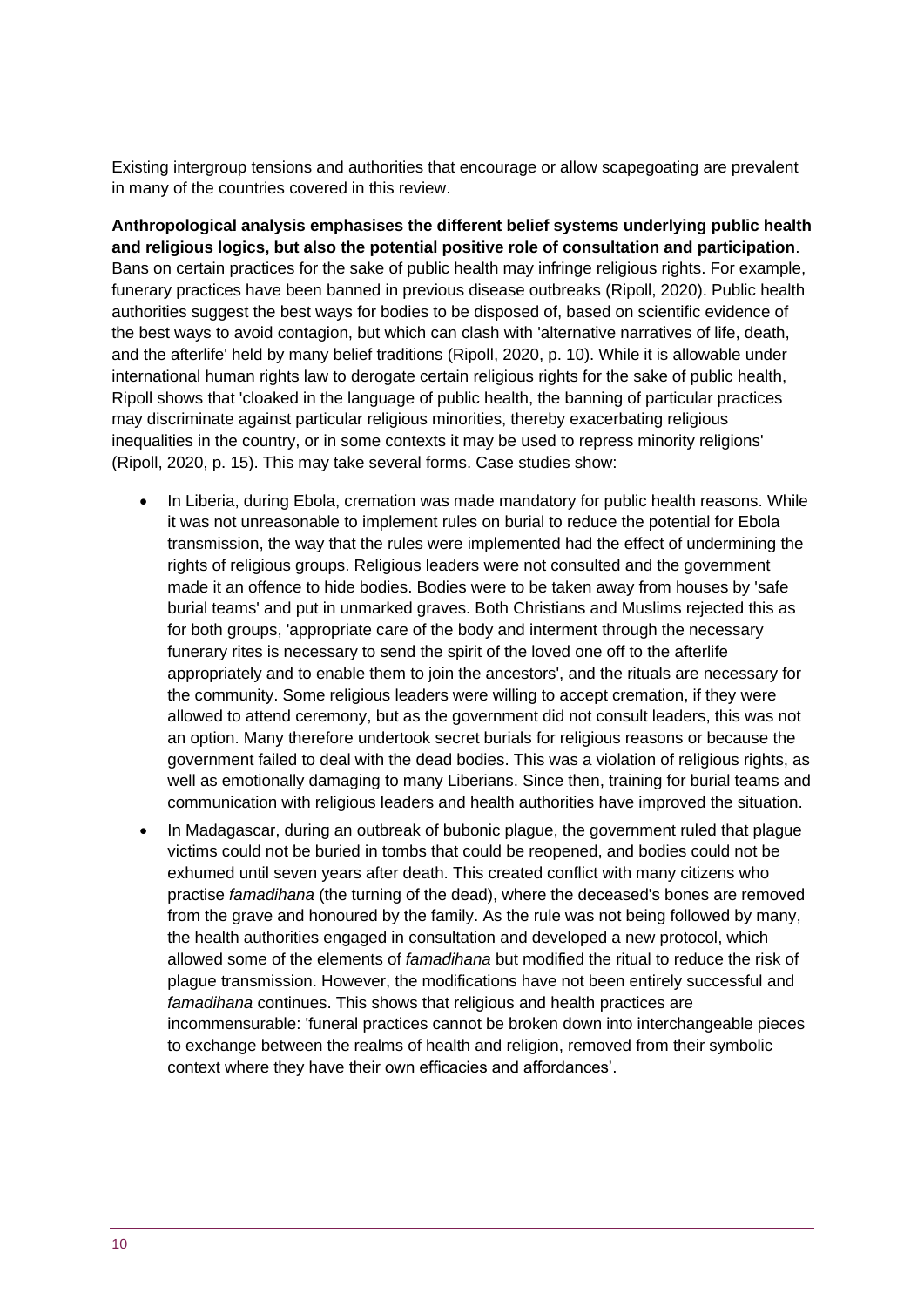# **3. Country examples**

### **India**

**India is a diverse country with a constitution that protects its many languages, cultures and religions**. However, there are tensions between religious groups and in recent years the government has advanced an agenda of Hindu nationalism that includes discriminatory policies towards the Muslim minority in particular. According to recent figures, 'Hindus constitute 79.8 percent of the population, Muslims 14.2 percent, Christians 2.3 percent, and Sikhs 1.7 percent. Groups that together constitute less than 1 percent of the population include Buddhists, Jains, Zoroastrians (Parsis), Jews, and Baha'is' (Tadros, 2020).

**It has been argued that the government is using covid-19 as a pretext to remove protections for religious minorities and advance its majoritarian agenda**. A Freedom House report asserts that India is the 'most prominent example' of a government demonising religious minorities (Selsky, 2020). Covid-19 has led to 'a further erosion of India's pluralism and democratic credentials' (Gupta, 2020).

**The government of India has 'intensified' restrictions in the Muslim-majority Jammu and Kashmir**. Since the pandemic begun, the government has changed the domicile law in Kashmir and Jammu, which protects the Muslim-majority status of the region, apparently to allow more non-Muslim settlers to become domiciled, which is seen as a move to undermine the position of Muslim Kashmiris (Slipowitz, 2020). Indian authorities have recently increased raids on civil society groups in Jammu and Kashmir under the Unlawful Activities (Prevention) Act (UAPA) and Foreign Contribution (Regulation) Act (FCRA). The Acts have been criticised for criminalising 'religious minorities, political dissidents and human rights defenders' (Amnesty International, 2020a). It has also done little to ease restrictions on the population, and 'the authorities have only barely complied with Supreme Court orders in January to treat access to the internet as a fundamental right, permitting only slow-speed 2G mobile internet services' (Human Rights Watch, 2020b). This makes it hard for citizens in the area – largely Muslims – to access healthcare, education, information and necessary goods online (KeepItOn coalition, 2020).

**Following the covid-19 outbreak, the government has indefinitely postponed its controversial national population register, which many argue is intended to strip Muslims of their citizenship rights** (Human Rights Watch, 2020c). Prior to covid-19, India's current government enacted discriminatory policies against minorities including the 2019 Citizenship Amendment Act, which applied religious criteria to the fast tracking of citizenship for migrants, excluding Muslims (Maizland, 2020).

**Nevertheless, changes instituted during the pandemic may undermine the rights of religious minorities in the longer-term**. There is evidence that the 'institutions that could provide a check against Hindu nationalism' are under threat (Slipowitz, 2020). A judge who pushed to investigate anti-Muslim hate speech and the role of police in anti-Muslim riots was transferred. Covid-19 has also seen protests at discriminatory measures dispersed, and the delay of legal challenges to the discriminatory Citizenship Law (Slipowitz, 2020). Many Muslims also fear that the data collected for covid-19 tracking will be used to inform efforts to disenfranchise and detain Muslims (Desai & Amarasingam, 2020, p. 24). There are also fears that India and other countries may purchase or imitate coercive Chinese surveillance technology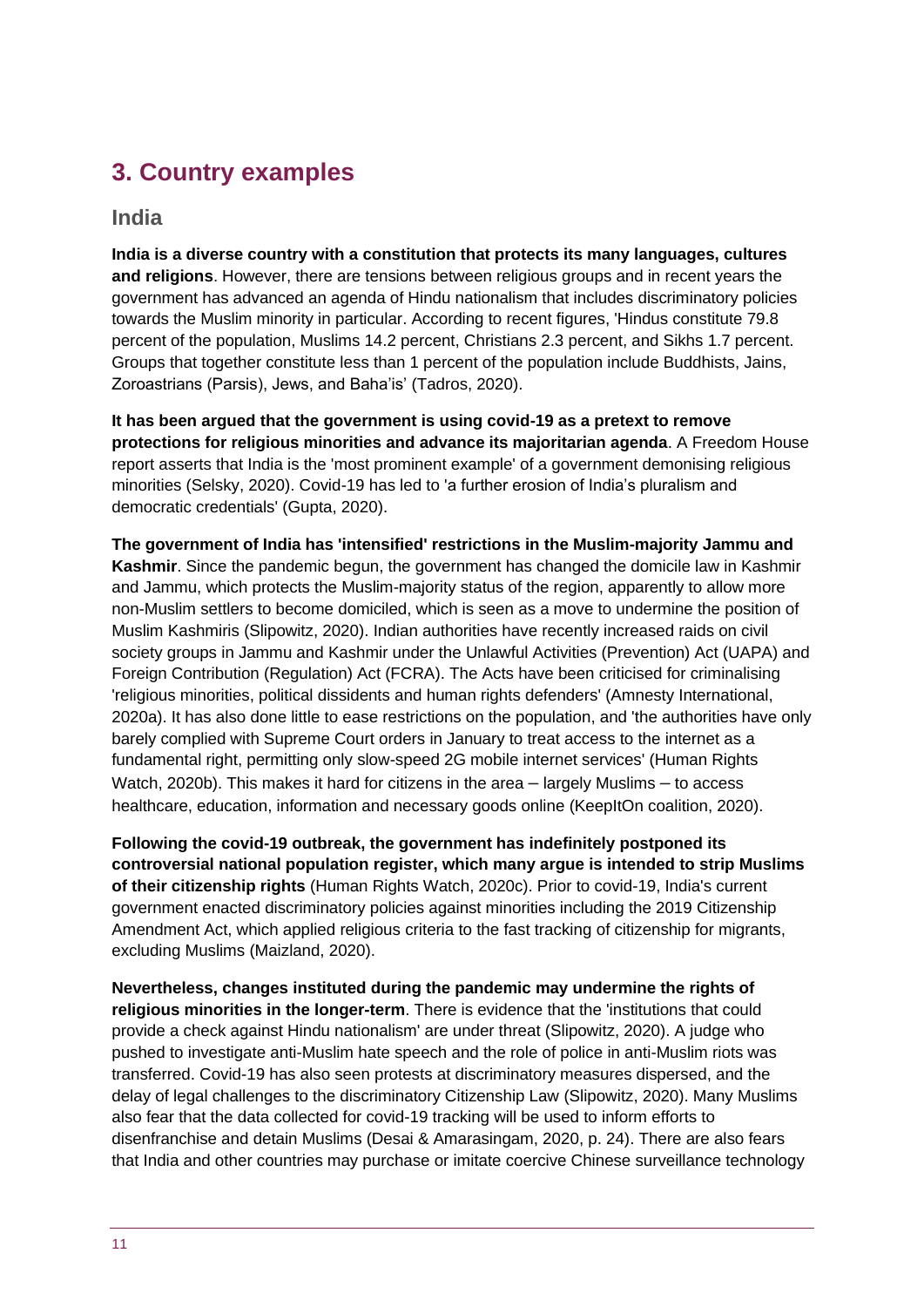currently being used to monitor Muslims in Xianjiang, Christians, and Tibetans, among others. Facial recognition technology and a traffic light system are being used to control movement, ostensibly to limit the spread of covid-19, but many fear it will also be used to target perceived enemies of the state such as religious minorities (CSW, 2020).

**Most commentators point to covid-19 exacerbating divisions rather than fostering unity in India**. It is argued that 'the current pandemic has amplified existing social and economic divides manifesting as frequent discrimination against religious minorities and lower castes' (Mukherjee, 2020). The government has framed the pandemic along nationalist, Islamophobic lines (Ramasubramanyam, 2020). Both media outlets and figures from India's ruling BJP party have blamed Muslims for spreading covid-19 (Mathur, 2020; Stone, 2020). A Middle East Institute article argues that Islamophobia has become normalised across different social groups, partly because pro-government media have spread anti-Muslim rhetoric (Kapur, 2020). One reason for this is that scapegoating deflects from criticism of the government's covid response (Kapur, 2020).

**The government and the ruling BJP party have used divisive rhetoric to focus blame on Muslims**. In March 2020, members of the ruling party focused on criticising a meeting of the ruling Tablighi Jamaat party in Delhi as a source of covid, with terms such as 'Coron Jihad' used on the internet by members of the ruling party (Kapur, 2020). The group's leader was initially charged with holding a meeting contrary to the ban on gatherings, but was later charged on culpable homicide ('Coronavirus | Tablighi Jamaat Centre Chief Faces Culpable Homicide Case', 2020). By contrast to the media and government focus on the Muslim gathering, other religions whose members have gathered have not attracted the same attention, including the Ram Navami festivals attended by the Chief Minister or Uttar Pradesh on 2 April 2020 (Desai & Amarasingam, 2020). After the event, government covid-19 briefings emphasised its role in increasing the transmission rate, and discussed it at greater length than topics including personal protective equipment, testing strategies, and community transmission (Desai & Amarasingam, 2020, p. 15). More than 3000 members of Tablighi Jamaat were forced to spend more than 40 days in quarantine - well over the recommended period (Sarkar, 2020). Desai and Amarasinham (2020, p. 17) argue that states governed by the ruling BJP party have been more divisive in the way they talk about the virus than other states. However, there are signs that the government has also sought to limit the tensions: the *New York Times* reports that 'sensing the backlash against Muslims, India's health ministry has stopped blaming Tablighi Jamaat at public briefings' and the Prime Minister has since called for unity (Desai & Amarasingam, 2020, p. 18; Gettleman et al., 2020; Gupta, 2020).

**An analysis of debunked news stories on Indian digital media shows that misinformation portraying Muslims as spreaders of the virus was one of the most prevalent themes**. As trust in mainstream media declines and avenues for unverified news increase on the internet, misinformation has the potential to inflame communal tensions (Desai & Amarasingam, 2020, p. 7). In a recent study, researchers categorised the 1173 unique stories in Indian digital media that had been fact-checked and debunked between January and May 2020 (Akbar, Panda, et al., 2020). Following the Tablighi Jamaat story in March, Muslim-related stories, centring on Muslims as carriers of covid-19, became the main forms of misinformation identified in the study. It was found that Muslim-related tweets generated more retweets than other 'cultural' issues (Akbar, Panda, et al., 2020). Moreover, a smaller study by the same researchers 'mainstream news sources have been particularly complicit in Muslim-baiting' (Akbar, Kukreti, et al., 2020),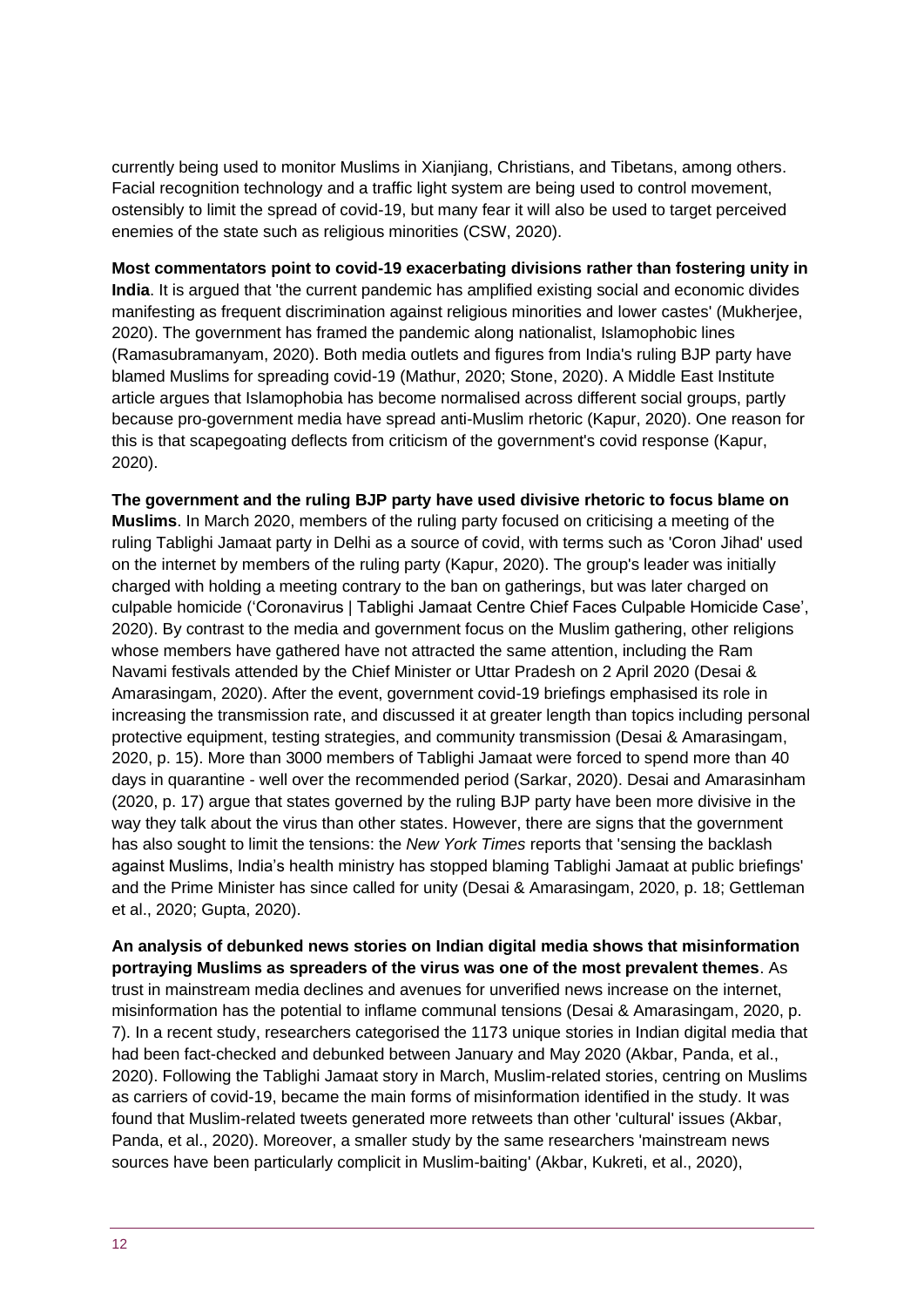suggesting establishment complicity in this scapegoating. Analysis of television and newspaper coverage also shows that unverified claims, misinformation and narratives that unfairly emphasised the Tablighi Jamaat case have dominated ((Desai & Amarasingam, 2020, p. 21).

Another analysis of the rhetoric surrounding the Tablighi Jamaat events argues that it can be divided into four categories: 1) as contaminated/contaminating, 2) as "uncivilised," 3) as deceptive, and 4) as anti-national jihadists or terrorists' (Desai & Amarasingam, 2020). The report documents social media posts suggesting that Muslims believe they are immune from covid-19, that it is divine punishment, and that Muslims are deliberately spreading it. The authors argue that this **rhetoric has encouraged discrimination, physical violence and boycotts** (Desai & Amarasingam, 2020).

**Anti-Muslim feeling has led to a number of acts of discrimination**. There were anti-Muslim riots in Delhi following the Tablighi Jamaat gathering, and the riots were supported by leaders of the ruling BJP party and spread by the internet and TV (Nazeer, 2020). There are reports of increased attacks on Muslims following covid-19 rumours (Desai & Amarasingam, 2020, pp. 21– 22). There is evidence of posters saying 'no Muslims' in shops and elsewhere (Nazeer, 2020). Boycotts of Muslim traders have threatened the livelihoods of the many Muslims working in the informal sector (Desai & Amarasingam, 2020, p. 22). Muslims have also been discriminated against in access to healthcare. There are reports of separate wards for Muslims in an Ahmedabad hospital.<sup>6</sup> In some places, Muslims have been refused tests and treatment (Arockiasamy, 2020).

**Covid-19 has also amplified existing inequalities disproportionately affecting religious minorities**. Sanitary workers are often forced to work without personal protective equipment (PPE). 50% of India's ten million sanitary workers are Christian. Christians are denied the state benefits given to other low-caste Indians (Arockiasamy, 2020; WaterAid, 2020).

# **Pakistan**

**Pakistan's constitution and penal code features language that results in 'Pakistanis who belong to religious minorities are rendered more vulnerable by their religious affiliation and the resulting precarious status of their citizenship'** (Fuchs & Fuchs, 2020; Ispahani, 2018). The constitution excludes Ahmadi Muslims specifically. Pakistan has discriminatory legislation such as blasphemy laws and discriminatory adverts asking for low-paid workers to be 'non Muslim', for example.<sup>7</sup> Around 96% of the country's population is Muslim. Of this, 15-20% is made up of Shia (Hazara, Ismaili and Bohra). Ahmadi Muslims account for around 500,000. Christians, Sikhs, Hindus and others make up around 4% of the population (US State Department, 2019).

**In Pakistani society, religious status is often intertwined with caste, poverty and gender**. For example, Hindus and Christians are expected to take on lowest paid, most dangerous and most stigmatised work such as sanitation and cleaning, and are labelled as 'Chuhra, a stigmatised term representing a source of impurity and pollution' (Tadros, 2020, p. 22). The

<sup>6</sup> https://scroll.in/latest/959274/covid-19-separate-wards-for-hindu-and-muslim-patients-made-in-ahmedabadhospital

<sup>7</sup> See also https://appg-ahmadiyyamuslim.org.uk/briefings/anti-ahmadi-laws/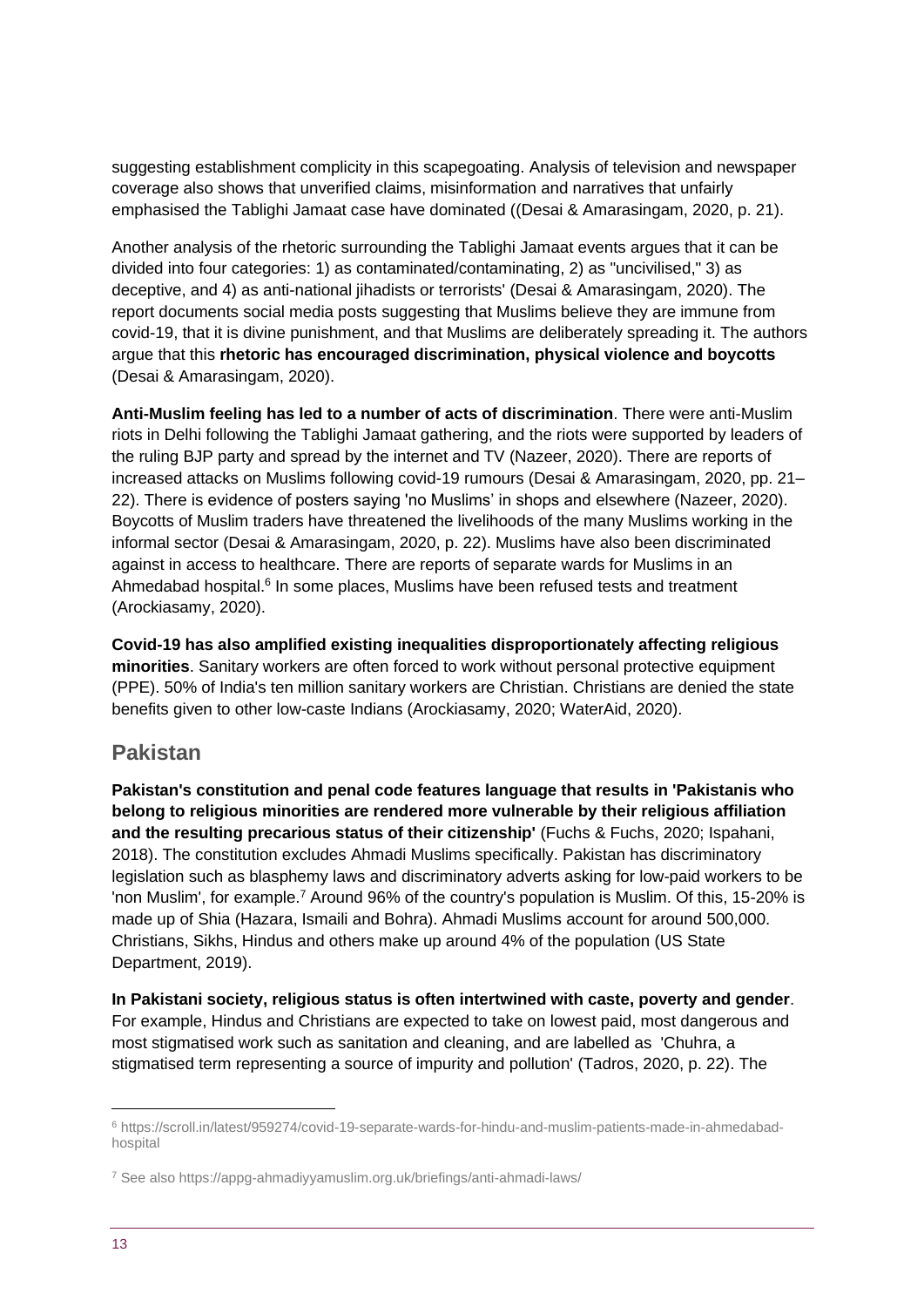abduction and forced conversion of Hindu and Christian women from poor families is also common, and is facilitated by the judiciary (Ochab, 2020a; Tadros, 2020, pp. 31–32).

**Manifestations of discrimination against Pakistan's religious minorities have occurred since the onset of covid-19, but there is no evidence that it has been caused by the covid-19 situation**. Since the pandemic, more than 50 Shia Muslims have been charged under blasphemy and antiterrorist laws. In addition, Shia Muslims have been beaten up by police and a 30,000-strong march has called for Shias to be beheaded (S. M. Baloch & Ellis-Petersen, 2020; Minority Rights International, 2020b). It is not clear whether the increase in anti-Shia rhetoric and violence can be said to have been caused or enabled by the pandemic or not.

**Some groups have received unfair treatment**. During the pandemic, Christian sanitation workers have worked without adequate personal protective equipment (PPE), for long hours and without recognition (WaterAid, 2020). While these workers have faced health hazards due to inadequate protection since before covid-19, they have not been sufficiently equipped with PPE for covid-19. Christians make up 75-80% of sanitation workers, who are often stigmatised for their work and their low-caste origins (Aqeel, 2020). In some cases, Christian sanitary workers have been sent into quarantine centres to care for patients when doctors had refused to do so on the grounds of not having enough PPE (Aqeel, 2020).

#### **There is evidence of religious discrimination by the general public, welfare organisations and public institutions**. These include (Mirza, 2020; Stone, 2020):

- Twitter campaigns linking the virus with Ahmadi, Shia or Christian Pakistanis.
- In Lyari, the Saylani Welfare Trust (SWT) refused to give ration bags to Hindus.
- Christians were denied rations in Karachi's Korangi area.
- A refusal to treat Hazaras in some hospitals (Aman, 2020).

In addition to this, government officials have discriminated against Hazaras (Mirza, 2020):

- The inspector general of police in Balochistan issued to notice to ask members of the Hazara community (mainly Shia Muslims) to leave.
- The Chief Secretary of Balochistan announced that Hazara areas would be secluded from the rest of Quetta city.

#### **In addition to unfair and dangerous treatment, religious minorities have been**

**scapegoated**. This has the effect of making violence against them more likely. Hazaras have particularly been scapegoated as the source of covid-19 (Stone, 2020). After returning from Iran, Hazara Shia pilgrims were quarantined beyond the recommended 14 days and given little information or medical care. Other travellers were not detained. They were kept in quarantine centres in poor conditions – without medical staff or sufficient washing facilities (Sultan, 2020).

#### **The All-Party Parliamentary Group for Ahmadiyya Muslim Community reports a number of attacks against Ahmadi Muslims during the covid-19 pandemic** (APPG, 2020b, p. 67):

• Social media users as well as traditional media outlets have 'made a public call to name any Ahmadi Muslim who was taking part in the Government's COVID-19 relief efforts, thus becoming an open target of hate and violence by extremists'.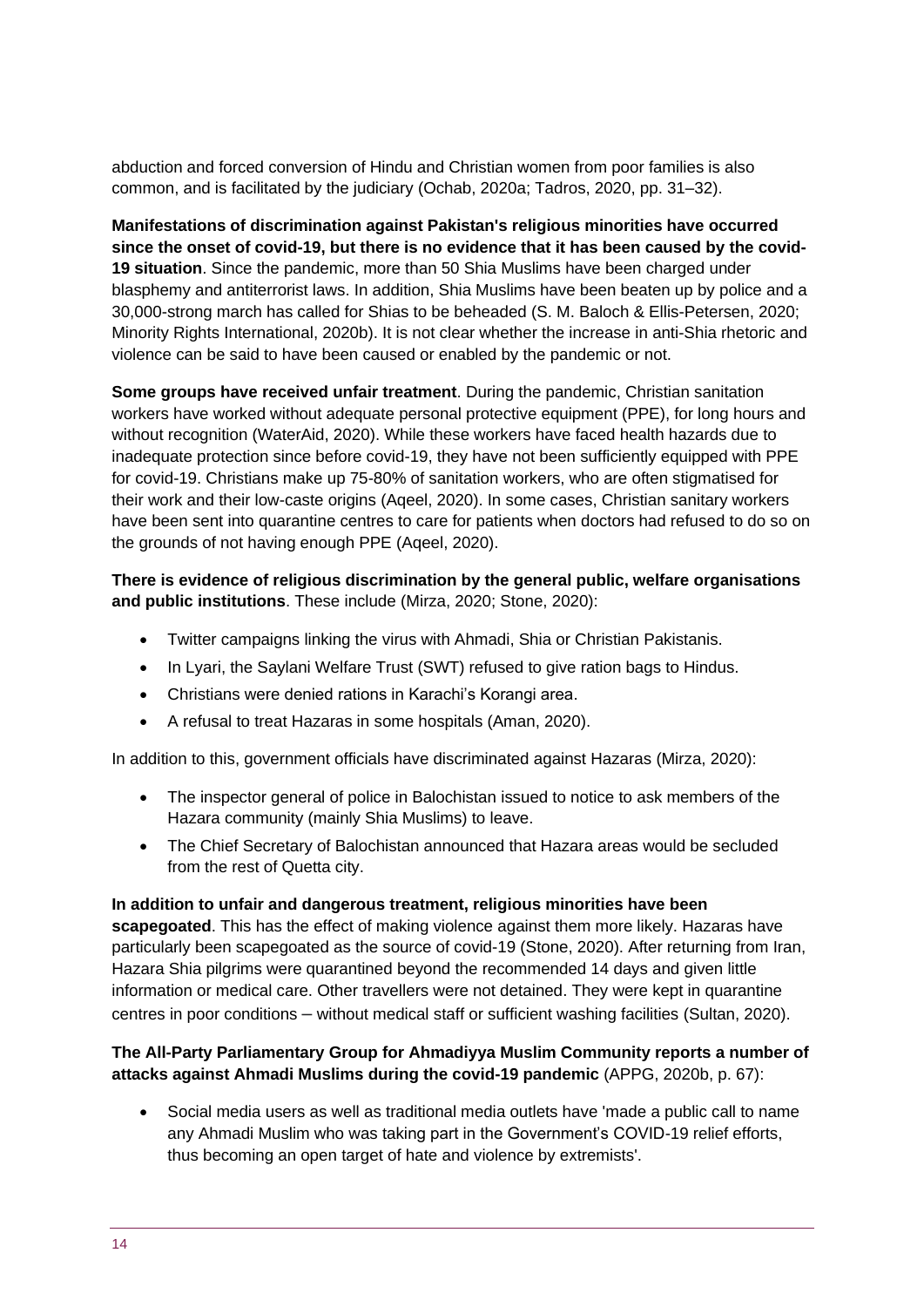- The grave of an Ahmadi Muslim was attacked by a group of 50 including clerics and members of the police.
- An Ahmadi site for funeral prayer was desecrated by a group including police and clerics.

This would suggest that there are efforts to use covid-19 as an excuse for further vilification of the Ahmadi Muslim minorities.

**It is likely that the economic effects of covid-19 will make it harder for countries such as Pakistan, already reliant on Chinese trade or investment, to speak out against China's persecution of Uighur Muslims** (Su et al., 2020). Pakistan has already defended China's actions against the Uighurs and covid-19 will make it less likely to want to alienate an important support for its economy and security policies.

**Some anti-covid measures have the potential to undermine minority rights in the longerterm**. Covid-19 is being used to increase digital surveillance and the government's ability to block views it disapproves of. This is likely to particularly affect dissidents and minorities (Minority Rights International, 2020a). In Pakistan, the Citizen Protection (Against Online Harm); Rules 2020 have given 'authorities access to social media data and the ability to block content', while Cell Site Location Information (CSLI) and Call Details Record (CDR) technologies can be used 'to access the personal data of citizens from their cell phones and send out Covid-19 messages' (H. Baloch, 2020).

### **Sri Lanka**

**The Buddhist-majority country has taken a number of measures in its fight against covid-19 that disadvantage or stigmatise its Muslim minority**. This is a continuation of its 'majoritarian policies' that have recently shifted from focusing on ethnicity to religion (Kapur, 2020; Ripoll, 2020, p. 23). In response to covid-19, Sri Lanka's prime minister, Mahinda Rajapaksa, declared a state of emergency, which has lead many to worry about citizens' rights (Ripoll, 2020). The appointments and messaging from the government have not been encouraging with regards to the rights of minorities. For instance, the country's covid-19 response is being led by an army chief who faces 'credible allegations of war crimes' in the recent civil war and the head of the covid taskforce has made remarks suggesting that covid is particularly linked with Muslims (Human Rights Watch, 2020d).

Many measures are likely to disproportionately affect Muslims. A working paper on the intersection of public health and religious rights argues that Covid-19 may well 'be instrumentalised to promote discrimination against religious minorities in favour of exclusivist nationalist agendas' (Ripoll, 2020). A number of policies and incidents suggest discrimination on the basis of religious identity:

- Human rights groups are concerned that a government order of 1 April to arrest those who criticise officials or spread what is deemed to be fake news about the pandemic will particularly affect Muslims and other minorities (Human Rights Watch, 2020e).
- There is an 'anti-Muslim discourse portraying the ethnic minority community as irresponsible in its conduct in the pandemic as well as allegations of organized spreading of the virus' (Tennakoon, 2020).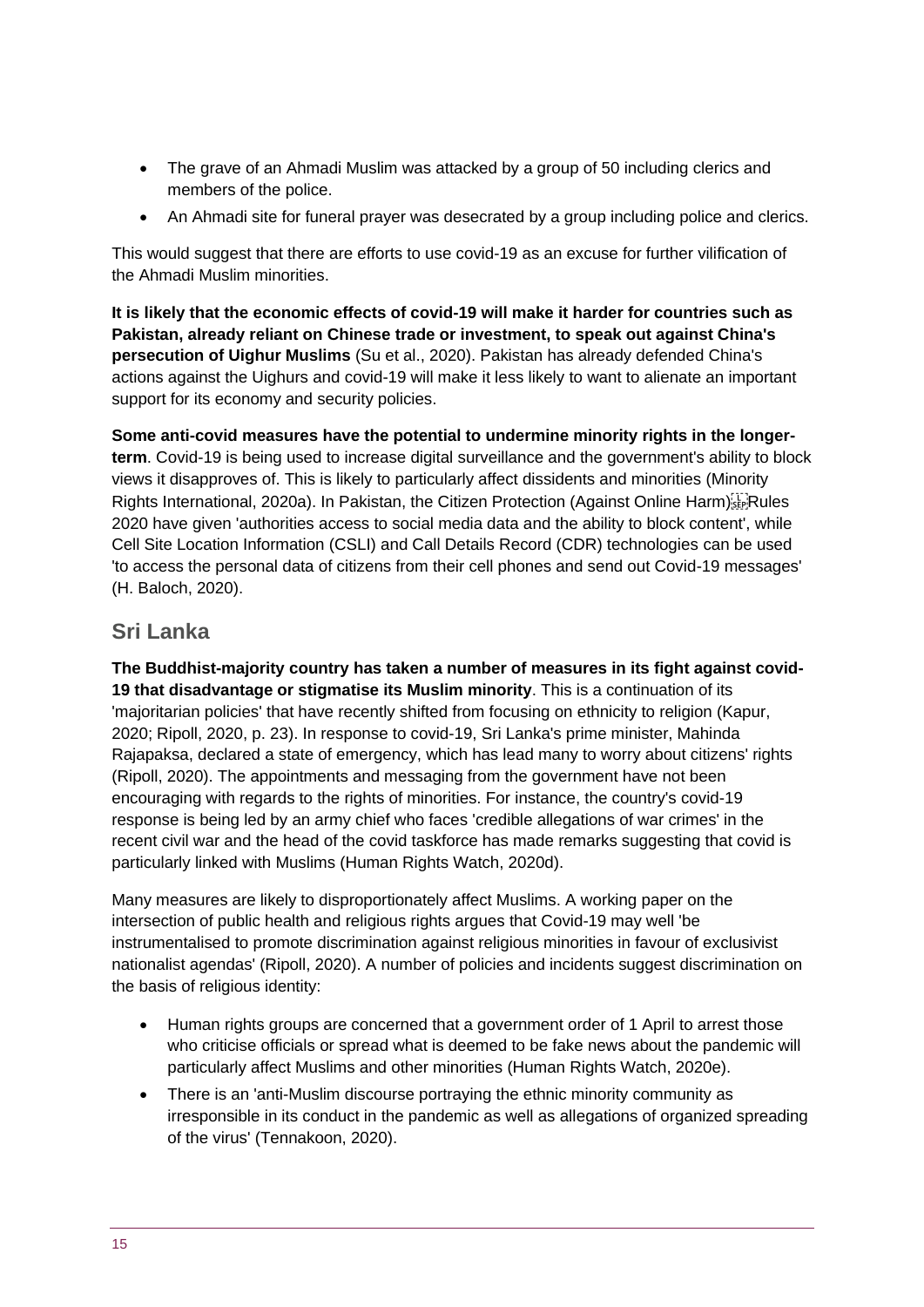- Attacks on Muslim sites have not been stopped by security forces, and have continued during covid (Ripoll, 2020).
- The food and income support offered by the government is reported to have bypassed certain populations (Ripoll, 2020).
- Muslims have been racially profiled as 'high risk' (Ripoll, 2020).
- Two Muslims who have spoken out against anti-Muslim discrimination have been detained without due process (Ripoll, 2020).

**One incident in particular has been seen as undermining the rights of religious minorities**. The government instituted guidelines insisting on the cremation of dead bodies, which has been seen as an attack on the Muslim minority in the country (Ripoll, 2020). Although WHO guidelines on covid-19 deaths allow for both cremation and burial, and note that there is no evidence to suggest contact with the bodies of covid victims brings a risk of infection, the government changed its guidelines on 31 March to allow only cremations. No other country has implemented this policy. It has been reported that authorities coerced the deceased's family into agreeing to cremation (Selsky, 2020). As a result two Muslims were cremated, which 'is deemed as a form of mutilation' and contradicts Islamic practices (Amnesty International, 2020b; Kapur, 2020). The decision may have been pushed by 'Sinhala-Buddhist hardliners' keen to send the message that Muslims are second-class citizens; it also may have been used as a form of scapegoating as the 5 August election approached (Kapur, 2020; Stone, 2020).

### **Iraq**

**Iraq remains affected by sectarian tensions between Sunni and Shia Muslims, and smaller minorities such as Christians, Yezidis and Baha'i remain disadvantaged**. Around 97-99% of the population is Muslim, with Shia Muslims constituting around 60% and Sunni 40% (Tadros, 2020). Before Daesh's advance, there were an estimated 350,000 Christians in Iraq, 500,000 Yezidis, 200,000 Kaka'i, less than 5,000 Sabean-Mandaeans and a small number of Bahá'i.<sup>8</sup> The country has become more hostile to religious minorities for a number of reasons. In recent decades, Iraq's Christian population has fallen significantly as Christians have emigrated due to persecution and lack of opportunities (Haider, 2017; Ochab, 2020b). Sectarian violence following the American invasion, and Daesh's attacks on religious minorities have worsened the situation (Haider, 2017).

**The unresolved legacy of Daesh's attacks on religious minorities means they are being hit particularly hard by covid-19**. At the height of its power, the non-state armed group (NSAG) targeted religious minorities. It still threatens minority populations but even where it does not, its legacy of religious persecution still affects religious minorities. Minorities targeted by Daesh remain in internally displaced persons (IDP) camps or separated from their families. An International Organisation of Migration report from July 2020 states that up to 200,000 Yazidis were displaced, but that more were returning to their homes rather than face isolation in IDP camps restricted by covid. However, regions to which they have returned such as Sinjar were particularly badly hit by Daesh attacks and lack infrastructure such as roads, schools hospitals,

<sup>8</sup> https://minorityrights.org/country/iraq/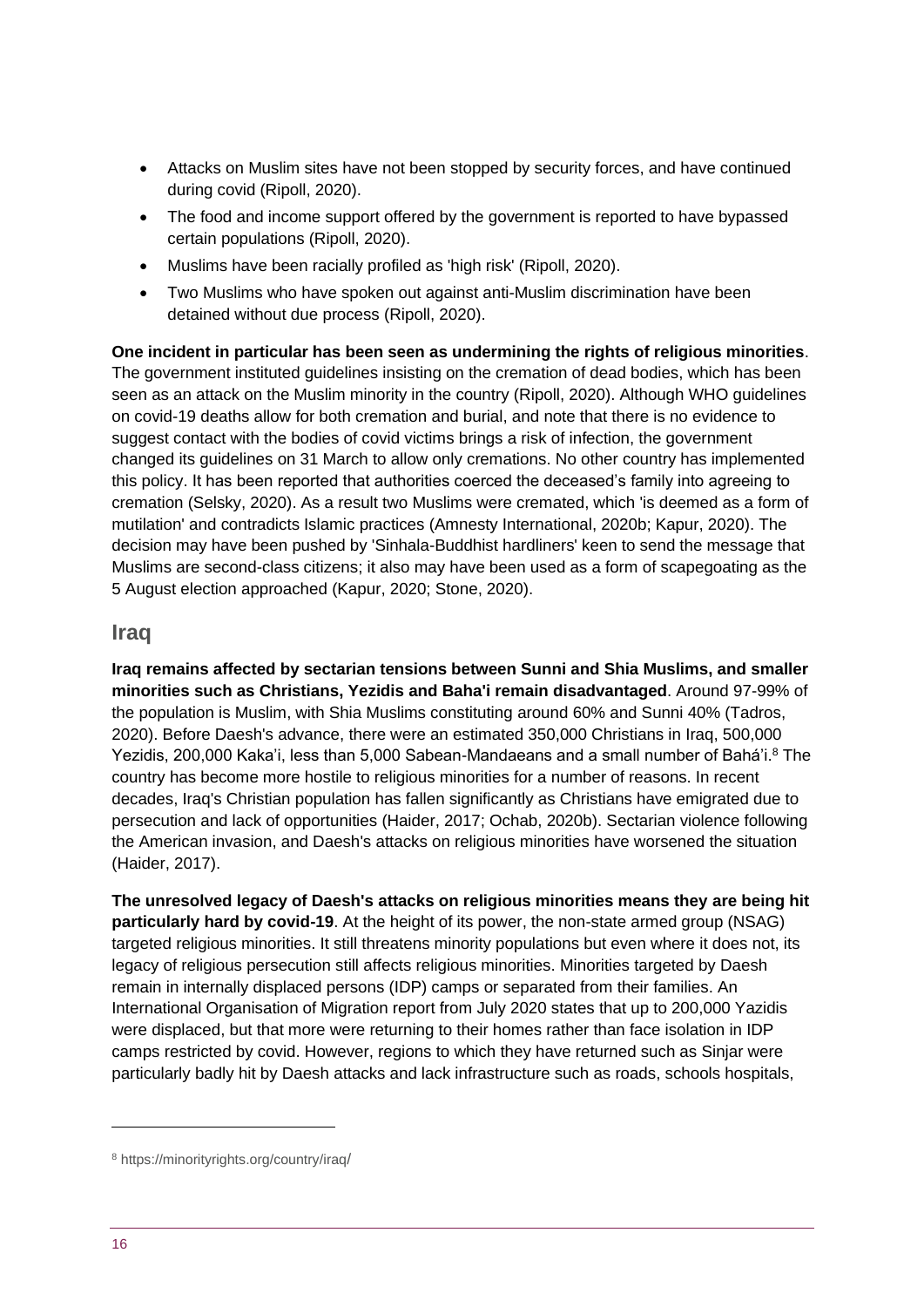shelter, water, sanitation, and hygiene (WASH) services, and livelihoods opportunities (IOM, 2020). Social barriers to reintegration also remain (Yasar & McGee, 2020). Religious minorities who were attacked by Daesh are therefore much more likely to be vulnerable to covid.

**Moreover, Daesh has been increasing its attacks to capitalise on security weakness brought about by covid-19**. The Iraqi president has recommended that minorities in the region evacuate from villages or form security forces (Ochab, 2020b). Shia Muslims have also been the victims of increased Daesh violence since covid-19 began (Shia Rights Watch, 2020).

**The economic effects of covid-19 will disproportionally affect religious minorities because of their structural disadvantages**. Daesh seized land belonging to Yazidis, Christians and Shias. Although the property transfers are not recognised by the Iraqi government, in practice the new occupiers have often not vacated, or the property has been taken again by the forces who defeated Daesh. Measures brought in to fight covid have restricted both economic activity and the work of courts which might have allowed minorities to reclaim their property, meaning they are particularly vulnerable to loss of livelihoods (NRC, 2020).

Iraq's minorities have been affected by covid-19 in a number of ways, such as lost livelihoods and lack of access to services, driven by their structural disadvantages. Many of these difficulties are also faced by Iraqis not attacked for their religious beliefs. For example, survivors of Daesh attacks, who are not exclusively religious minorities, are struggling to access mental health support because of covid-19 restrictions (Amaar Aziz, 2020c).

# **Sudan**

**There is very little research or news on the effect of covid-19 on religious rights in Sudan**. It is worth noting however that conditions for religious freedom improved significantly following the fall of Omar al-Bashir in summer 2019 although the country remains on the US Department of State's Special Watch List (USCRIF, 2020). Sudan's government announced that its apostasy law, which makes renouncing Islam illegal, will be scrapped. Laws banning the selling and drinking of alcohol for non-Muslims are also being scrapped. This will allow greater freedom of belief for Sudan's non-Muslim minority.<sup>9</sup>

**There is limited evidence for the effectiveness of the reforms yet**. They only provide partial freedom of religion so far, as some discriminatory laws, such as an anti-blasphemy law and public decency laws, remain, however, and there is some clerical opposition to the secular reforms (Humanists International, 2020b). Issues around church registration and confiscated property remain to be resolved (Open Doors UK, 2020). Most significantly, there are worries that those who convert from Islam face opposition from their families. There are reports of Christians not receiving food or support during covid-19. While the law against apostasy has been scrapped, these reports suggest that in some areas communities are rejecting individuals who convert from Islam and not offering any support (*Christians in Sudan, Asia Ordered to Renounce Faith or Lose Coronavirus Aid*, 2020; Holtam, 2020). The Catholic Archbishop of Khartoum has stated 'three decades of religious oppression created social stigma among different communities

<sup>9</sup> https://www.bbc.co.uk/news/world-africa-53379733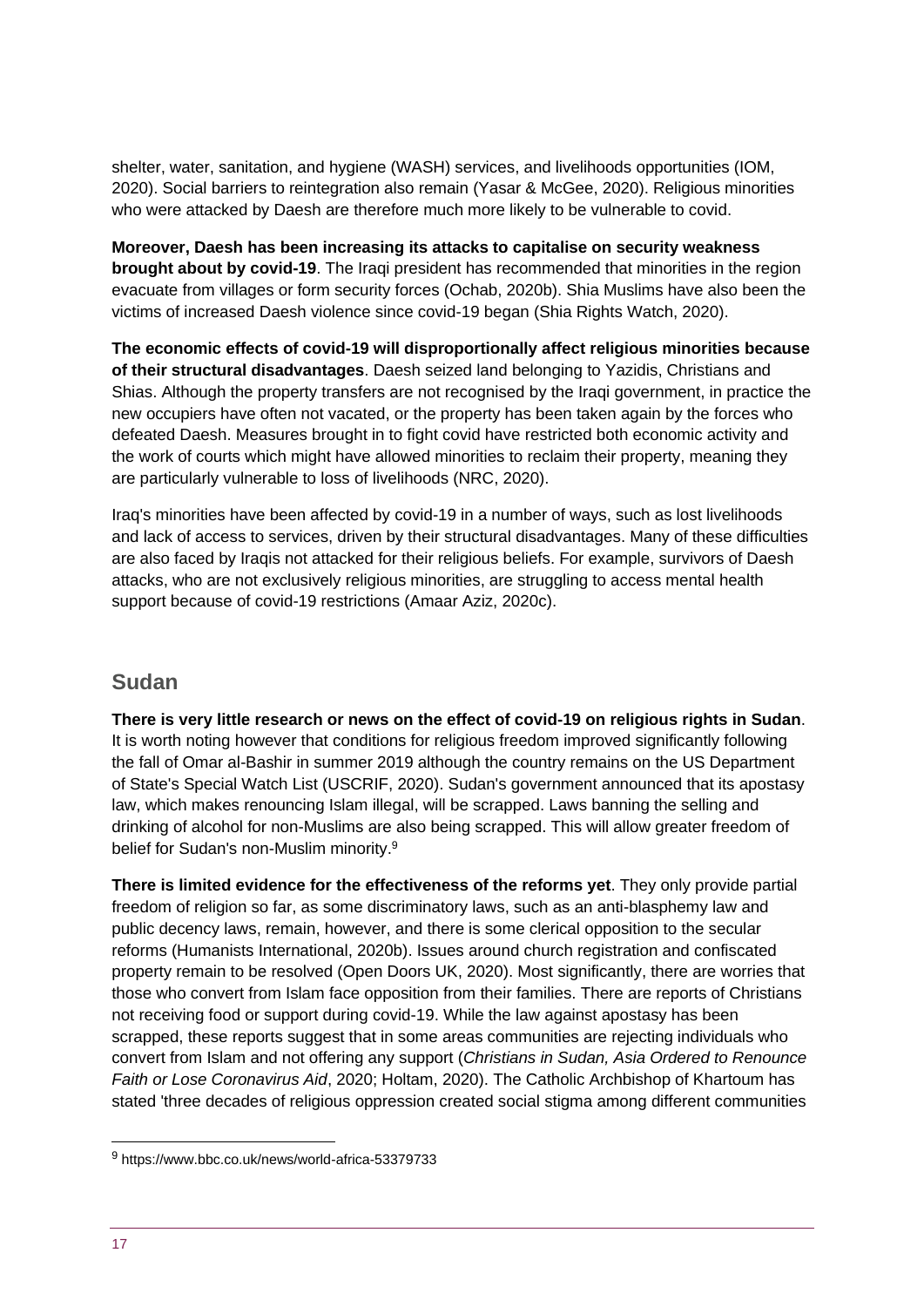across the country, and change will not happen overnight' (Atit, 2020). Overall, while the reforms are positive for freedom or religion or belief, it is too early to tell whether the situation for minorities on the ground will improve and whether covid-19 will have an effect.

# **Nigeria**

There are no official statistics on religious observance in Nigeria. However, it is thought that the Christian and Muslim populations are roughly equal in size, with a very small Animist minority (Tadros, 2020). While neither Muslims or Christians are minorities overall, both are minorities in different regions of the country. Shia Muslims constitute a minority within the Nigerian Muslim population. There are also a small number of atheists. With regards to its laws and policies on freedom of belief, Nigeria is listed as a 'country of particular concern' by the US Commission on International Religious Freedom.<sup>10</sup> Apostasy is criminalised and punishable by death (Special Rapporteur on Freedom of Religion or Belief, 2020, p. 6).

Religion and ethnicity are often intertwined in Nigeria (Birchall, 2020). Indigene status – whether someone is considered an 'indigene' of an area or an outsider – is also an important axis of conflict in Nigeria, particularly as indigene status is often granted at the discretion of local authorities (Birchall, 2020). Indigene/settler disputes often 'fall along religious lines' and politicians can manipulate tensions between such groups (APPG, 2020a). An example of the mixing of religion and ethnicity is relations between the Fulani herders and settled populations in the middle states of Nigeria. Conflict between the predominantly Muslim Fulani herders and predominantly Christian settled populations has escalated in recent years (Global Centre for the Responsibility to Protect, 2020). A recent report notes that Islamic extremism is one driver of this violence (APPG, 2020a). However, other interpretations highlight the role of climate and other factors.

**There is no evidence that discrimination or abuses have increased because of covid-19**. There is anecdotal evidence that the extremist non-state armed group (NSAG) Boko Haram is using the disruption caused by covid-19 to carry out attacks as the state becomes less able to provide security (Berman et al., 2020). There have been a number of recent reports of attacks on Christians and Shias (Christian Solidarity Worldwide, 2020; Shia Rights Watch, 2020). and Nigerian authorities continue to prosecute religious and belief minorities under its blasphemy laws (Humanists International, 2020a). **However, there is little evidence regarding what, if any, connection exists between covid-19 and the prosecutions and attacks.**

<sup>10</sup> https://www.uscirf.gov/countries/nigeria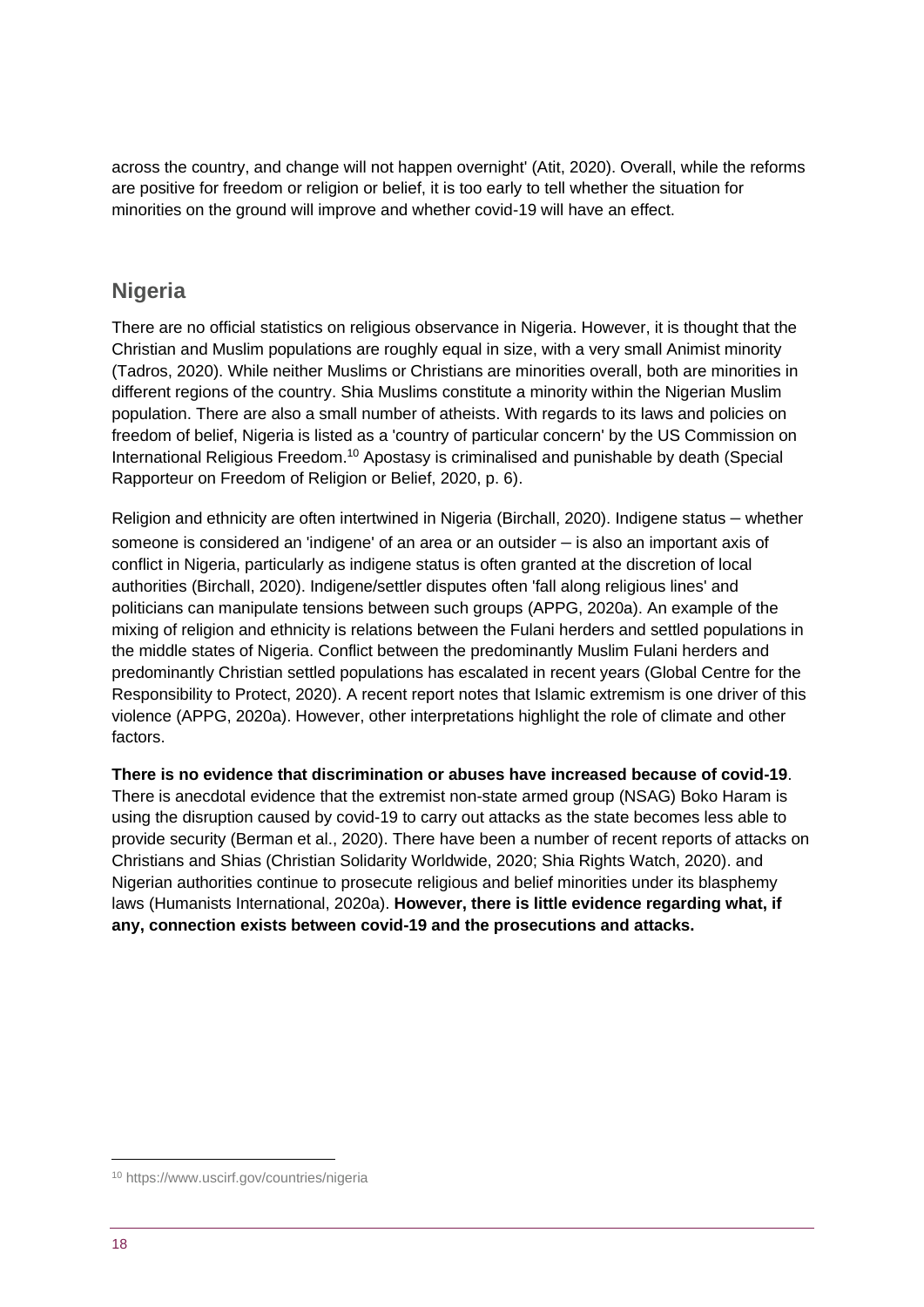# **4. References**

Akbar, S. Z., Kukreti, D., Sagarika, S., & Pal, J. (2020). Temporal Patterns in COVID-19 misinformation in India. http://joyojeet.people.si.umich.edu/temporal-patterns-in-covid-19 misinformation-in-india/

Akbar, S. Z., Panda, A., Kukreti, D., Azhagu, M., & Pal, J. (2020). Misinformation as a window into prejudice: Covid-19 and the information environment in India. Journal of the Association for Computing Machinery, 37(4). https://doi.org/10.1145.1122445.1122456

Al Saba, R. (2020). Inequality and the impact of Covid-19: How discrimination is shaping the experiences of minorities and indigenous peoples during the pandemic. Minority Rights International. https://minorityrights.org/publications/covid-briefing/

Aman, M. (2020). "Go in disguise to receive medical treatment"- religious discrimination in Pakistan. Institute of Development Studies. https://www.ids.ac.uk/opinions/go-in-disguise-toensure-you-receive-medical-treatment-religious-discrimination-in-pakistan/

Amnesty International. (2020a). India: Counter-terror raids on civil society groups signal escalating crackdown on dissent. https://www.amnesty.org/en/latest/news/2020/10/india-counterterror-raids-on-civil-society-groups-signal-escalating-crackdown-on-dissent/

Amnesty International. (2020b, April 3). Sri Lanka: Religious minorities must have their final rites respected. https://www.amnesty.org/en/latest/news/2020/04/sri-lanka-religious-minorities-musthave-their-final-rites-respected/

APPG. (2020a). Nigeria: Unfolding Genocide Report of the APPG for FoRB. All Party Parliamentary Group for International Freedom of Religion or Belief. https://appgfreedomofreligionorbelief.org/media/200615-Nigeria-Unfolding-Genocide-Report-ofthe-APPG-for-FoRB.pdf

APPG. (2020b). Suffocation of the faithful: The persecution of Ahmadi Muslims in Pakistan and the rise of international extremism. All-Party Parliamentary Group for the Ahmadiyya Muslim Community. https://appg-ahmadiyyamuslim.org.uk/wp-content/uploads/2020/07/report.pdf

Aqeel, A. (2020). Unprotected, unpaid or unrecognised: Christian workers on the frontline in Pakistan's fight against Covid-19. Institute of Development Studies. https://www.ids.ac.uk/opinions/unprotected-unpaid-or-unrecognised-christian-workers-on-thefrontline-in-pakistans-fight-against-covid-19/

Arockiasamy, C. (2020). Covid-19 adds yet another strain to the dire situation of religious minorities in India. Institute of Development Studies. https://www.ids.ac.uk/opinions/covid-19 adds-yet-another-strain-to-the-dire-situation-of-religious-minorities-in-india/

Atit, M. (2020). Sudanese Christian, Muslim Leaders Agree to Promote Religious Freedom | Voice of America—English. VOA News. https://www.voanews.com/africa/sudanese-christianmuslim-leaders-agree-promote-religious-freedom

Aziz, Amaar. (2020a). A fight for survival Kaka'is left with three unpleasant options. Kirkuknow. https://kirkuknow.com/en/news/62643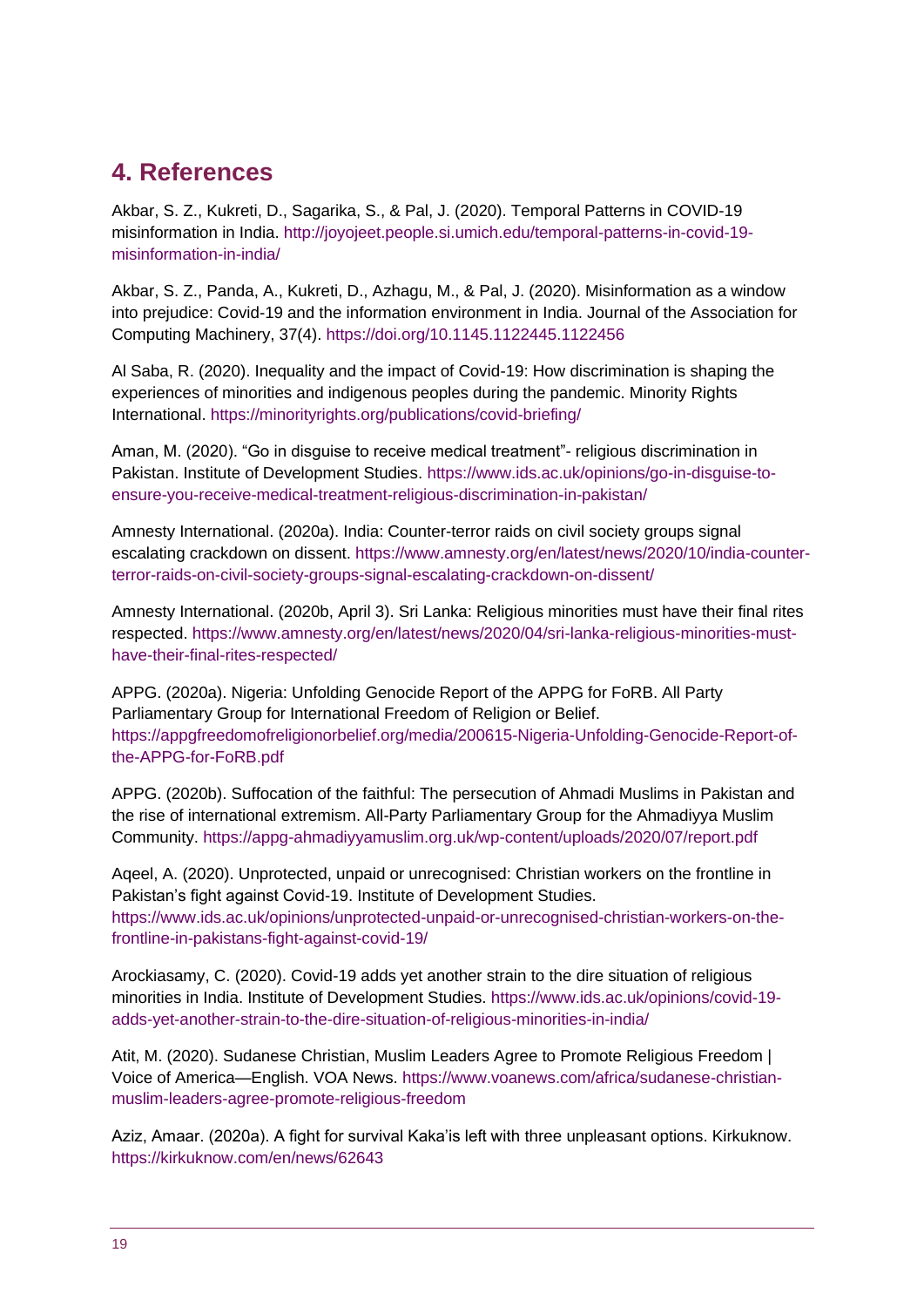Aziz, Amaar. (2020b). Coronavirus deprives Shabak children of their leisure time. Kirkuknow. https://kirkuknow.com/en/news/62384

Aziz, Amaar. (2020c). Coronavirus exacerbates mental distress of IDP women especially Yazidi survivors. Kirkuknow. https://kirkuknow.com/en/news/62870

Aziz, Ammar. (2020a). Coronavirus consequences add to the suffering of Iraq's Armenian minority. Kirkuknow. https://kirkuknow.com/en/news/62536

Aziz, Ammar. (2020b). Coronavirus: Shortage of protective equipment endangers thousands of IDPs. Kirkuknow. https://kirkuknow.com/en/news/62110

Aziz, Ammar. (2020c). COVID-19 reduces demand for olives produced by minority communities in Bashiqa. Kirkuknow. https://kirkuknow.com/en/news/62619

Aziz, Ammar. (2020d). Iraqi Christian town fights an imbalance battle with Covid-19. Kirkuknow. https://kirkuknow.com/en/news/62332

Baloch, H. (2020). Pakistan: 'The virus has turned every facet of life upside down' – privacy and data protection concerns in the wake of Covid-19. In Minority and Indigenous Trends 2020 (pp. 146–148). https://minorityrights.org/publications/minority-and-indigenous-trends-2020/

Baloch, S. M., & Ellis-Petersen, H. (2020). Pakistani Shias live in terror as sectarian violence increases. Guardian. https://www.theguardian.com/world/2020/oct/21/pakistani-shias-live-interror-as-sectarian-violence-increases

Berman, N., Couttenier, M., Monnet, N., & Ticku, R. (2020). Conflict in times of COVID-19. In COVID-19 in Developing Economies (pp. 147–156). CERP Press.

Birchall, J. (2020). Overview of social exclusion in Nigeria (p. 19). https://opendocs.ids.ac.uk/opendocs/bitstream/handle/20.500.12413/14809/685\_Overview\_of\_so cial\_exclusion\_Nigeria.pdf?sequence=1&isAllowed=y

Christian Solidarity Worldwide. (2020). Nigeria: Crackdown and killing of protesters sparks international condemnation. https://www.csw.org.uk/2020/10/22/press/4857/article.htm

Christians in Sudan, Asia ordered to renounce faith or lose coronavirus aid. (2020). CHVN Radio. https://www.chvnradio.com/articles/christians-in-sudan-asia-ordered-to-renounce-faith-or-losecoronavirus-aid

Cohn, S. K. (2012). Pandemics: Waves of disease, waves of hate from the Plague of Athens to A.I.D.S. Historical Journal, 85(230), 535–555. https://doi.org/10.1111/j.1468-2281.2012.00603.x

Coronavirus | Tablighi Jamaat centre chief faces culpable homicide case. (2020). The Hindu. https://www.thehindu.com/news/cities/Delhi/tablighi-jamaat-leader-booked-for-culpable-homicideafter-attendees-die-of-coronavirus/article31346315.ece

CSW. (2020). Ultimate control: Lessons from China on the impact of technology on freedom of religion or belief. Christian Solidarity Worldwide. https://www.csw.org.uk/2020/11/02/report/4861/article.htm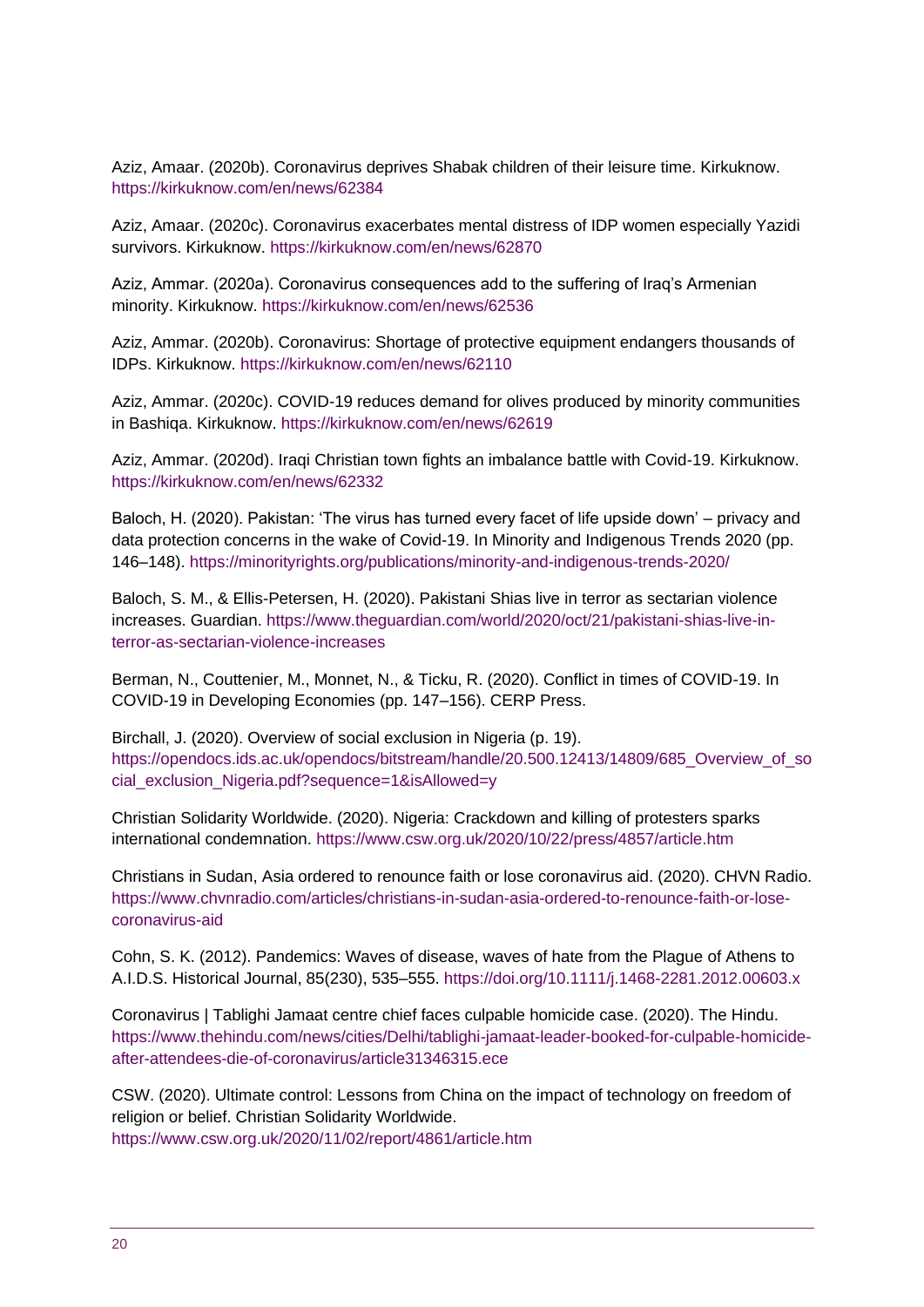Desai, S., & Amarasingam, A. (2020). #CoronaJihad: COVID-19, Misinformation, and Anti-Muslim Violence in India. Strong Cities. https://strongcitiesnetwork.org/en/wpcontent/uploads/sites/5/2020/06/CoronaJihad.pdf

Devji, F. (2020). Changing Places: Religion and Minority in Pakistan. South Asia: Journal of South Asian Studies, 43(1), 169–176. https://doi.org/10.1080/00856401.2020.1694466

Edgell, A. B., Grahn, S., Lachapelle, J., Lührmann, A., & Maerz, S. F. (2020). An Update on Pandemic Backsliding: Democracy Four Months After the Beginning of the Covid-19 Pandemic. V-Dem Institute. https://www.v-dem.net/media/filer\_public/b9/2e/b92e59da-2a06-4d2e-82a1 b0a8dece4af7/v-dem\_policybrief-24\_update-pandemic-backsliding\_200702.pdf

Fuchs, M.-M., & Fuchs, S. W. (2020). Religious Minorities in Pakistan: Identities, Citizenship and Social Belonging. South Asia: Journal of South Asian Studies, 43(1), 52–67. https://doi.org/10.1080/00856401.2020.1695075

Gettleman, J., Schultz, K., & Raj, S. (2020, April 12). In India, Coronavirus Fans Religious Hatred. The New York Times. https://www.nytimes.com/2020/04/12/world/asia/india-coronavirusmuslims-bigotry.html

Global Centre for the Responsibility to Protect. (2020). R2P Monitor September 2020. Global Centre for the Responsibility to Protect. https://www.globalr2p.org/wpcontent/uploads/2020/10/R2P\_Monitor\_SEPT2020\_Final.pdf

Gupta, A. (2020). In Modi's India, Rights and Freedoms Erode Further Amid COVID-19. World Politics Review. https://www.worldpoliticsreview.com/articles/28863/in-modi-s-india-rights-andfreedoms-erode-further-amid-covid-19

Haider, H. (2017). The Persecution of Christians in the Middle East. https://opendocs.ids.ac.uk/opendocs/bitstream/handle/20.500.12413/13055/K4D\_HDR\_Persecuti on%20of%20Christians%20in%20the%20Middle%20East.pdf?sequence=142&isAllowed=y

Holtam, N. (2020). Many Sudanese 'would rather die of Covid-19 than of hunger' – a bishop explains how you can help. The Tablet. https://www.thetablet.co.uk/blogs/1/1519/manysudanese-would-rather-die-of-covid-19-than-of-hunger-a-bishop-explains-how-you-can-help

Human Rights Watch. (2020a). Human Rights Dimensions of COVID-19 Response. Human Rights Watch. https://www.hrw.org/news/2020/03/19/human-rights-dimensions-covid-19 response

Human Rights Watch. (2020b). India: Abuses Persist in Jammu and Kashmir. Human Rights Watch. https://www.hrw.org/news/2020/08/04/india-abuses-persist-jammu-and-kashmir

Human Rights Watch. (2020c). "Shoot the Traitors". Human Rights Watch. https://www.hrw.org/report/2020/04/09/shoot-traitors/discrimination-against-muslims-underindias-new-citizenship-policy

Human Rights Watch. (2020d). Sri Lanka: Due Process Concerns in Arrests of Muslims. https://www.hrw.org/news/2020/04/23/sri-lanka-due-process-concerns-arrests-muslims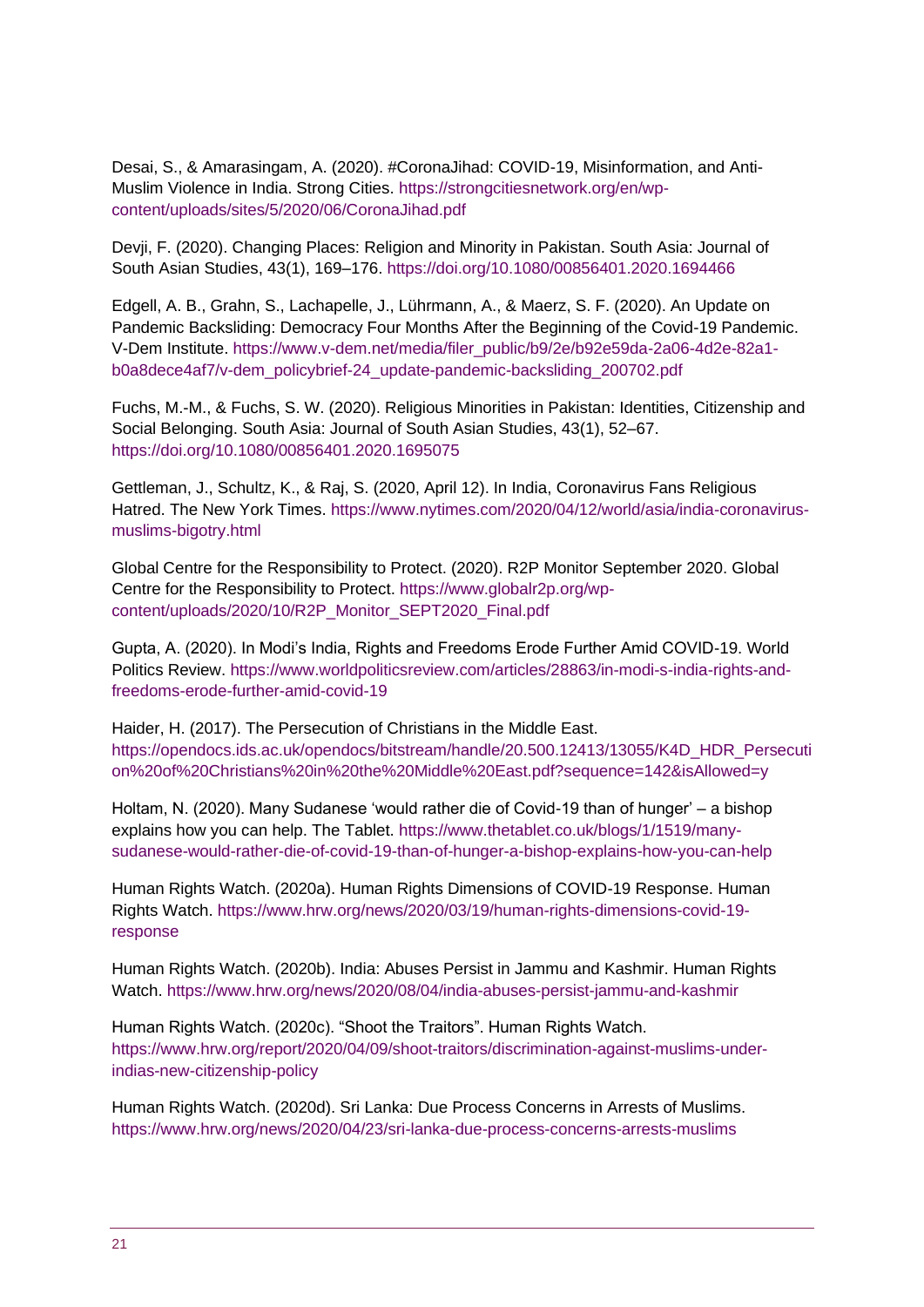Human Rights Watch. (2020e). Sri Lanka Uses Pandemic to Curtail Free Expression. Human Rights Watch. https://www.hrw.org/news/2020/04/03/sri-lanka-uses-pandemic-curtail-freeexpression

Humanists International. (2020a). Humanists at Risk: Action Report 2020. https://humanists.international/wp-content/uploads/2020/06/3098\_Humanists-International\_Humanists-at-Risk-Action-Report\_Amends-V2\_LR.pdf

Humanists International. (2020b). Sudan. https://fot.humanists.international/countries/africanorthern-africa/sudan/

IOM. (2020). Six Years After Yazidi Genocide, Investment in Services is Crucial for Returning Yazidi Families | IRAQ MISSION. https://iraq.iom.int/news/six-years-after-yazidi-genocideinvestment-services-crucial-returning-yazidi-families

Ispahani, F. (2018). Constitutional Issues and the Treatment of Pakistan's Religious Minorities. Asian Affairs, 49(2), 222–237. https://doi.org/10.1080/03068374.2018.1468544

Jedwab, Rémi, Johnson, N., & Koyama, M. (2020, May 3). Pandemics and the persecution of minorities: Evidence from the Black Death. VoxEU.Org. https://voxeu.org/article/pandemics-andpersecution-minorities

Jedwab, Remi, Khan, A. M., Damania, R., Russ, J., & Zaveri, E. D. (2020). Pandemics, Poverty, and Social Cohesion: Lessons from the Past and Possible Scenarios for COVID-19. Institute for International Economic Policy Working Paper Series. https://www2.gwu.edu/~iiep/assets/docs/papers/2020WP/JedwabIIEP2020-13.pdf

Kapur, R. (2020). Covid-19 in India and Sri Lanka: New Forms of Islamophobia. Middle East Institute. https://www.mei.edu/publications/covid-19-india-and-sri-lanka-new-forms-islamophobia

KeepItOn coalition. (2020, May 26). KeepItOn Open letter to WHO. https://www.hrw.org/sites/default/files/media\_2020/05/keepiton\_accessnow\_jointletter\_20200526 .pdf

Maizland, L. (2020). India's Muslims: An Increasingly Marginalized Population. Council on Foreign Relations. https://www.cfr.org/backgrounder/india-muslims-marginalized-population-bjpmodi

Mathur, C. (2020). COVID-19 and India's Trail of Tears. Dialectical Anthropology, 44(3), 239– 242. https://doi.org/10.1007/s10624-020-09611-4

Meier, B. M., Huffstetler, H. E., & Habibi, R. (2020). Human Rights Must Be Central to the International Health Regulations, Health and Human Rights Journal. https://www.hhrjournal.org/2020/08/human-rights-must-be-central-to-the-international-healthregulations

Minority Rights International. (2020a). Minority and Indigenous Trends 2020. https://minorityrights.org/trends2020/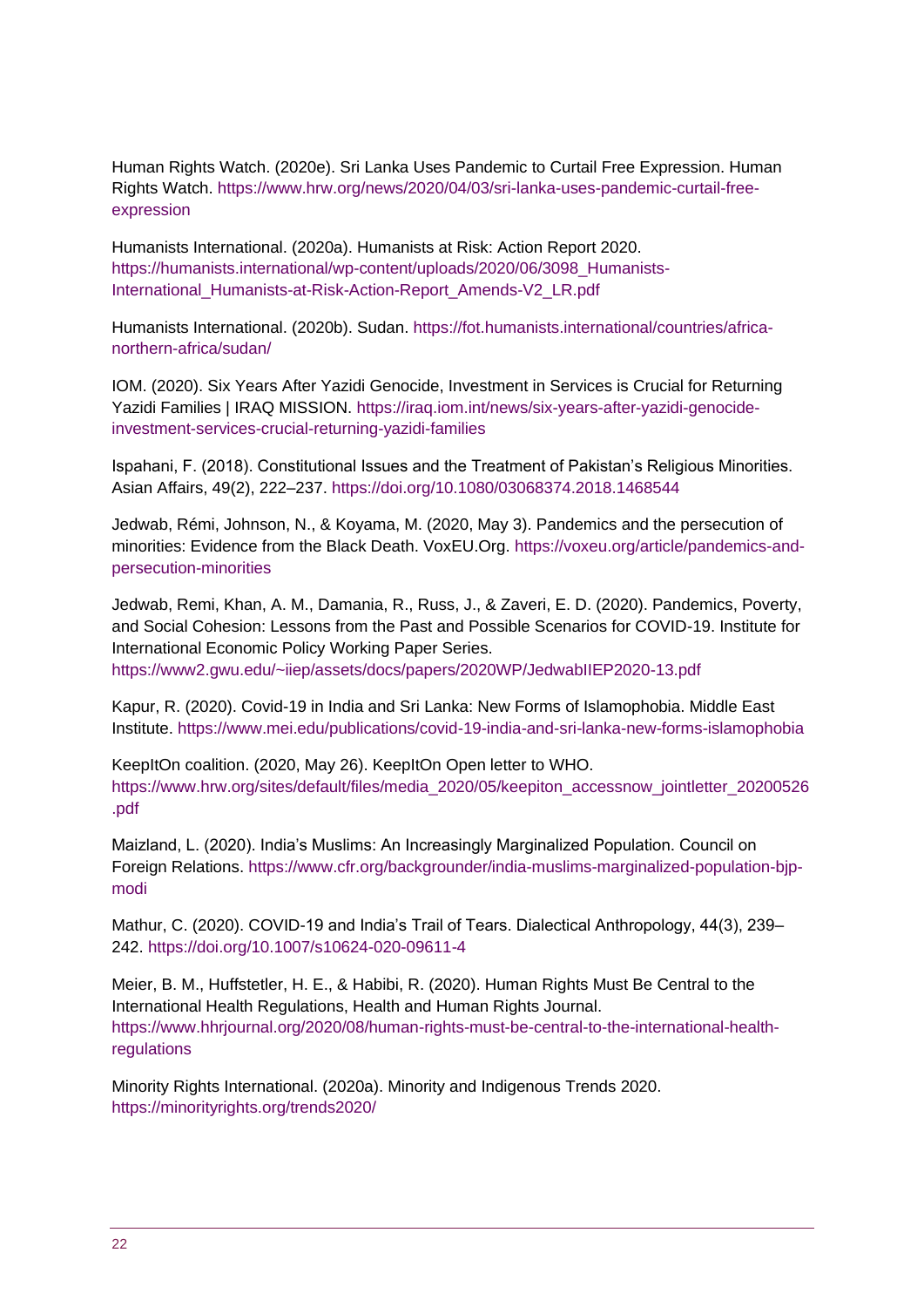Minority Rights International. (2020b). Shia become latest target of Pakistan's extremist Islamic factions; murders, hate speech and numerous blasphemy allegation sow seeds of long-term religious tension. Minority Rights Group. https://minorityrights.org/2020/10/20/shia-statement/

Mirza, J. A. (2020). COVID-19 Fans Religious Discrimination in Pakistan. The Diplomat. https://thediplomat.com/2020/04/covid-19-fans-religious-discrimination-in-pakistan/

Mukherjee, S. (2020). Disparities, desperation, and divisiveness: Coping with COVID-19 in India. Psychological Trauma: Theory, Research, Practice, and Policy, 12(6), 582. https://doi.org/10.1037/tra0000682

Nazeer, A. (2020). India's Muslim minority experiences increased targeting and violence during Covid-19. Institute of Development Studies. https://www.ids.ac.uk/opinions/indias-muslimminority-experiences-increased-targeting-and-violence-during-covid-19/

NRC. (2020). Broken home: Women's housing, land and property in post-conflict Iraq. https://www.nrc.no/globalassets/pdf/reports/broken-homes---iraq-report-may-2020/hlp-report-1.8.pdf

Ochab, E. (2020a). Another Girl, Another Abduction, Another Forced Conversion, Another Child Marriage. Forbes. https://www.forbes.com/sites/ewelinaochab/2020/11/03/another-girl-anotherabduction-another-forced-conversion-another-child-marriage/

Ochab, E. (2020b). Covid-19 and Daesh attacks threaten the survival of Iraq's religious minorities. Institute of Development Studies. https://www.ids.ac.uk/opinions/covid-19-andincreased-daesh-attacks-threaten-survival-of-iraqs-religious-minorities/

OHCHR. (2020). COVID-19 and Racial Discrimination. https://www.ohchr.org/Documents/Issues/Racism/COVID-19\_and\_Racial\_Discrimination.pdf

Open Doors UK. (2020). An end to 30 years of Islamic law in Sudan. https://www.opendoorsuk.org/news/latest-news/sudan-islamic-law/

OSCE/ODIHR. (2020). OSCE Human Dimension Commitments and State Responses to the Covid-19 Pandemic. https://www.osce.org/files/f/documents/e/c/457567\_0.pdf

Ramasubramanyam, J. (2020). India's treatment of Muslims and migrants puts lives at risk during COVID-19. The Conversation. http://theconversation.com/indias-treatment-of-muslimsand-migrants-puts-lives-at-risk-during-covid-19-136940

Repucci, S., & Slipowitz, A. (2020). Democracy under lockdown: The impact of Covid-19 on the global struggle for freedom. Freedom House. https://freedomhouse.org/sites/default/files/2020- 10/COVID-19 Special Report Final .pdf

Ripoll, S. (2020). Death and Funerary Practices in the Context of Epidemics: Upholding the Rights of Religious Minorities. Institute of Development Studies (IDS). https://doi.org/10.19088/CREID.2020.001

Rohwerder, B. (2020). Social impacts and responses related to COVID-19 in low- and middleincome countries (p. 86). IDS.

https://opendocs.ids.ac.uk/opendocs/bitstream/handle/20.500.12413/15625/Emerging%20Issues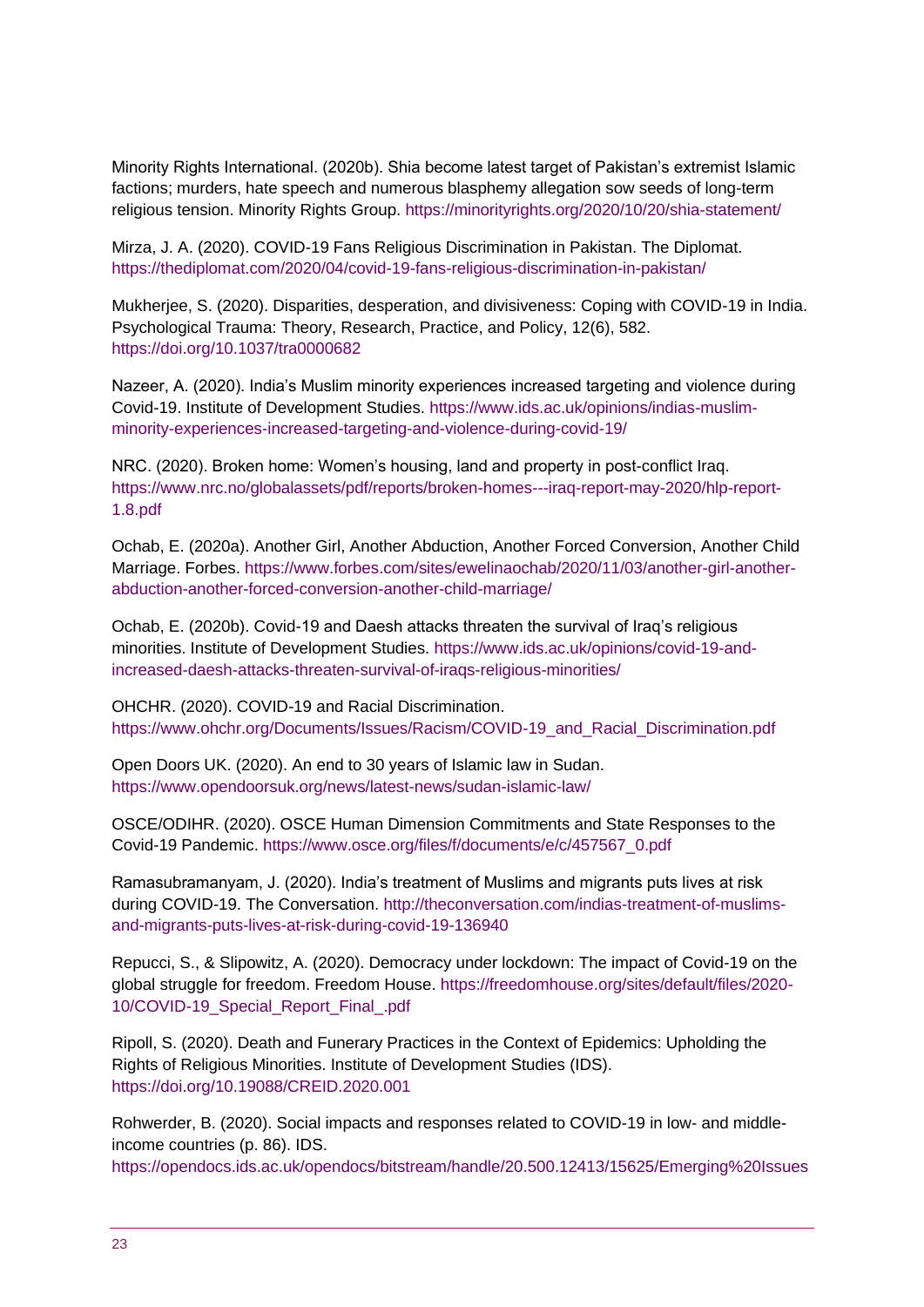%20report\_Covid-

19%20and%20Social%20Development\_FINAL\_24.9.2020%20edits.pdf?sequence=5&isAllowed  $=y$ 

Sarkar, S. (2020). Religious discrimination is hindering the covid-19 response. BMJ, 369. https://doi.org/10.1136/bmj.m2280

Selsky, S. (2020). State-Sponsored Religious Discrimination Rises with the Pandemic. Freedom House. https://freedomhouse.org/article/state-sponsored-religious-discrimination-rises-pandemic

Shia Rights Watch. (2020). Incidents of Anti-Shiism, August 2020. Shia Rights Watch. http://shiarightswatch.org/incidents-of-anti-shiism-august-2020/

Slipowitz, A. (2020). Why We Should Be Worried about India's Response to Coronavirus. Freedom House. https://freedomhouse.org/article/why-we-should-be-worried-about-indiasresponse-coronavirus

Special Rapporteur on Freedom of Religion or Belief. (2020). Elimination of all forms of religious intolerance.

https://www.ohchr.org/EN/NewsEvents/Pages/DisplayNews.aspx?NewsID=26400&LangID=E

Stone, R. (2020). COVID-19 IN SOUTH ASIA: MIRROR AND CATALYST. Asian Affairs, 51(3), 542–568. https://doi.org/10.1080/03068374.2020.1814078

Su, A., Bengali, S., & Baloch, S. M. (2020, September 25). A Pakistani father's ordeal: China seized his Uighur son and sent his daughters to an orphanage. Los Angeles Times. https://www.latimes.com/world-nation/story/2020-09-25/china-pakistan-uighurs-xinjiang-silence

Sultan, S. (2020). Dire conditions for Hazara Shia pilgrims during Covid-19 quarantine in Pakistan: Six women share their experiences. Institute of Development Studies. https://www.ids.ac.uk/opinions/dire-conditions-for-hazara-shia-pilgrims-during-covid-19 quarantine-in-pakistan-six-women-share-their-experiences/

Tadros, M. (2020). Invisible Targets of Hatred: Socioeconomically Excluded Women from Religious Minority Backgrounds [Working paper]. CREID. https://opendocs.ids.ac.uk/opendocs/bitstream/handle/20.500.12413/15614/CREID\_Working\_Pa per\_2\_Invisible\_Targets\_of\_Hate.pdf?sequence=1&isAllowed=y

Tennakoon, T. (2020). Implications of COVID-19 on Ethno-Religious Tensions in Sri Lanka. Berkeley Center for Religion, Peace and World Affaird. https://berkleycenter.georgetown.edu/posts/implications-of-covid-19-on-ethno-religious-tensionsin-sri-lanka

US State Department. (2019). 2019 Report on International Religious Freedom: Pakistan. https://www.state.gov/reports/2019-report-on-international-religious-freedom/pakistan/

USCRIF. (2020). USCIRF 2020 Annual Report.

https://www.uscirf.gov/sites/default/files/USCIRF%202020%20Annual%20Report\_Final\_42920.p df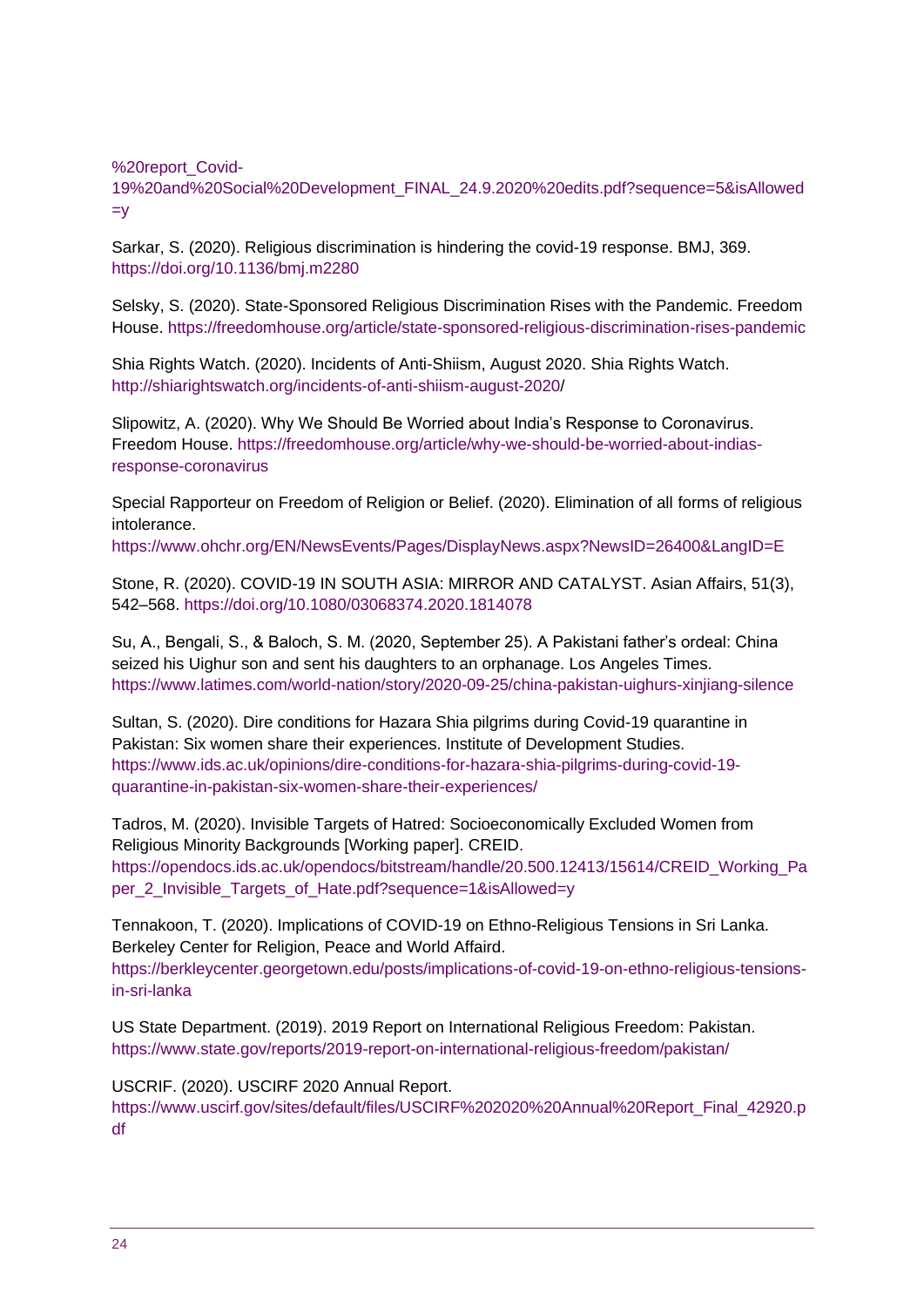WaterAid. (2020). Safety and wellbeing of sanitation workers during COVID-19 in South Asia A rapid assessment from Bangladesh, India, Pakistan and Nepal in the lockdown period. https://washmatters.wateraid.org/sites/g/files/jkxoof256/files/safety-and-wellbeing-of-sanitationworkers-during-covid-19-in-south-asia-synthesis-report.pdf

WHO. (2020). Practical considerations and recommendations for religious leaders and faithbased communities in the context of COVID-19. World Health Organization. https://apps.who.int/iris/bitstream/handle/10665/331707/WHO-2019-nCoV-Religious\_Leaders-2020.1-eng.pdf

Woods, E. T., Schertzer, R., Greenfeld, L., Hughes, C., & Miller‐Idriss, C. (2020). COVID-19, nationalism, and the politics of crisis: A scholarly exchange. Nations and Nationalism, n/a(n/a). https://doi.org/10.1111/nana.12644

Yasar, Z., & McGee, T. (2020). Mixed-faith families at risk in Iraq: 'Rejected by the Muslims and by the Yezidis'. Humanitarian Practice Network. https://odihpn.org/blog/mixed-faith-families-atrisk-in-iraq-rejected-by-the-muslims-and-by-the-yezidis/

# **Acknowledgements**

- Mariz Tadros, Institute of Development Studies
- Malcolm Evans, University of Bristol
- Ewelina Ochab, Independent Researcher
- New Delhi-based journalist
- Rasha Al Saba, Minority Rights Group International
- Roojin Habibi, Global Strategy Lab
- Roshni Kapur, National University of Singapore

# **Key websites**

- United Nations Special Rapporteur on freedom of religion or belief: https://www.ohchr.org/en/issues/freedomreligion/pages/freedomreligionindex.aspx
- Coalition for Religious Equality and Inclusive Development (CREID): https://www.ids.ac.uk/programme-and-centre/creid/
- Religion and Diplomacy: https://religionanddiplomacy.org.uk/
- Georgetown University Berkeley Center for Religion and World Affairs: https://berkleycenter.georgetown.edu/
- United States Commission on International Religious Freedom (USCIRF): https://www.uscirf.gov/
- International Panel of Parliamentarians for Freedom of Religion or Belief: <https://www.ippforb.com/resources>
- Freedom of Religion or Belief Learning Platform: <https://www.forb-learning.org/>
- Minority Rights International Group: https://minorityrights.org/
- WHO: https://www.who.int/ihr/about/en/
- OSCE: https://www.osce.org/odihr/covid-19